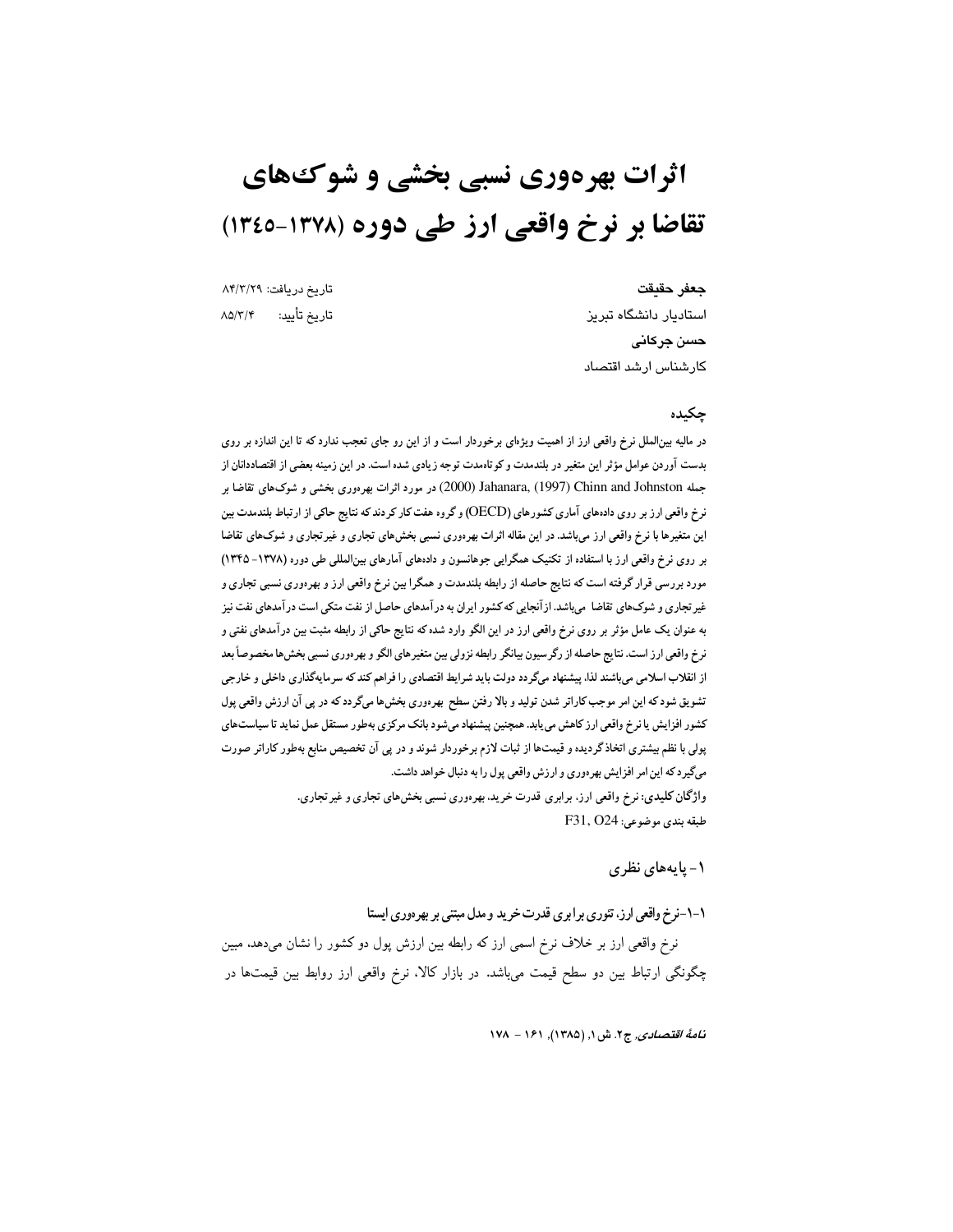داخلکشور و قیمتهای داده شده در بازار جهانی را برقرار میسازد. برای یک سطح معین از قیمتها و هزینههای داخلی، نرخ واقعی ارز بالاتر، کالاها و خدمات خارجی را از قدرت رقابت کمتری در اقتصاد داخلی برخوردار نموده و کالاهای داخلی را در دیگر کشورها از قدرت رقابت بیشتری برخوردار مینماید. در واقع شاخص نرخ واقعی ارز، درجه رقابت پذیری بین|لمللی یک کشور را از طریق نشان دادن تعداد واحد کالاهای خارجی مورد نیاز برای خریدن یک واحد کالای داخلی اندازهگیری میکند. افزایش(کاهش) اين شاخص مترادف با افزايش(كاهش) قدرت رقابتپذيري بينالمللي كشور خواهد بود.

انگیزه به کارگیری این مفهوم در تحلیل اقتصادی عمدتاً از ضعف شاخص نرخ اسمی ارز در تبیین قدرت یک اقتصاد نشأت میگیرد. نرخ اسمی ارز زمانی قادر به انجام وظیفه مذکور میباشد که قیمتهای داخلی و خارجی از یک رشد نسبتاً با ثبات و یکنواخی برخوردار باشند. در صورت فقدان چنین شرایطی، تغییرات قیمت به آسانی تغییرات نرخ اسمی ارز را تحت تأثیر قرار داده و اثر آن را در كاهش يا افزايش قدرت رقابت بين|لمللي كشور خنثى خواهد ساخت. ولي به كارگيري شاخص نرخ واقعی ارز آثار تغییرات نرخ اسمی و تغییرات قیمت را با هم در نظر گرفته و سرجمع این تأثیرات را در قالب یک شاخص معرفی مینماید.

در ادبیات اقتصادی نرخ واقعی ارز به دو صورت تعریف شده است. تعریف اول مبتنی بر تئوري برابري قدرت خريد مىباشد.

روش تحلیل نرخ ارز بر اساس تئوری برابری قدرت خرید در هر زمان نرخ برابری را در سطحی قرار میدهد که در آن سطح هزینه تهیه یک سبد مشخص و مشترک از کالاها و خدمات در دو کشور مختلف به پولهای ملی آنها مساوی باشد (مهدویان، ۱۳۶۹) .یا میتوان نظریه برابری قدرت خرید را نظریهای دانست که تعیین نرخ اسمی ارز یک کشور در مقابل کشور دیگر را به نسبت قدرت خرید پول یا سطح قیمتهای آن دو کشور محول میسازد (ختایی، ۱۳۷۵).

تئوری بلندمدت تعیین نرخ اسمی ارز تحت نظریه مطلق برابری قدرت خرید (PPP) بیان میکند که نرِخ اسمی ارز بین پول رایج دو کشور چیزی نیست جز نسبت سطوح قیمت ملی آنها. این تئوری در بلندمدت بین ریال ایران و دلار آمریکا بدین صورت بیان می شود.

 $Et = Pir / Pus$  $(1 - 1 - 1)$ كه Et نرخ اسمي ارز، Pirسطح عمومي قيمتها در ايران و Pusسطح عمومي قيمتها درآمريكاست. به استناد رابطه (١) مي توان انحراف PPP از نرخ تعادلي اسمي ارز را به صورت زير نوشت.  $at = Et$ . Pus/Pir  $(Y-1-1)$ که qt نشان دهنده انحراف PPP از نرخ تعادلی اسمی است که بیانکننده نرخ واقعی ارز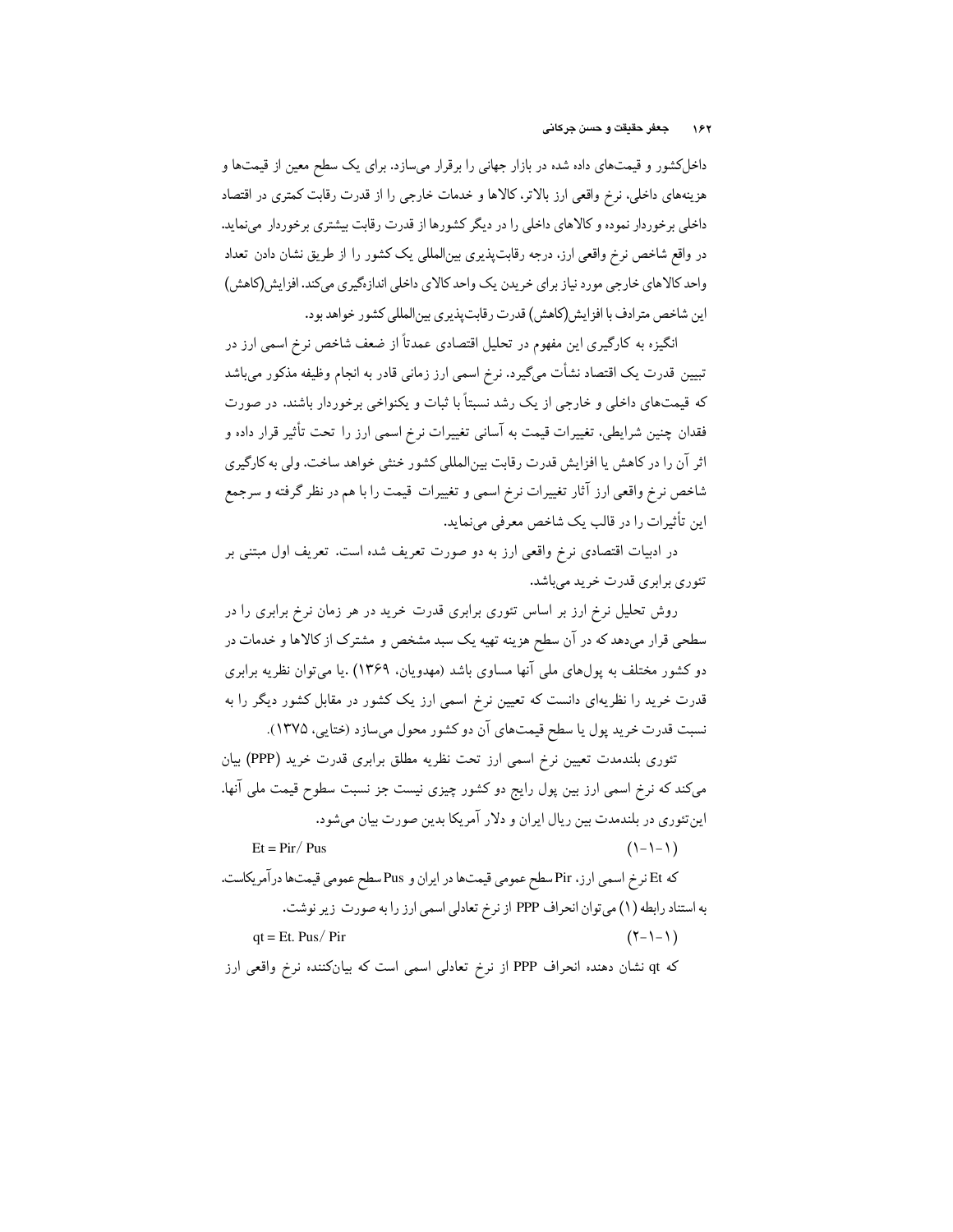(RER) نیز می باشد.

جهت آزمون نظریه PPP در کارهای اخیر از روشهای همگرایی (Co integration method) استفاده میگردد که شکل رگرسیون نظریه به صورت زیر می باشد:

 $Et = b + a0 Pir + a1 Pus + Ut$ كه متغيرها در رابطه بالا به صورت لگاريتمي و Ut جزء خطا مي باشد. اگر Et بالا Pus و Pus انباشته از درجه یک. (۱)I و جمله خطا انباشته از صفر. (0)I باشند آنگاه شکل ضعیف PPP رِخ میدهد و اگر علاوه بر .<br>شکل ضعیفPPP، 1= 0 1 - -1a باشد آنگاه شکل قوی PPP رخ میدهد (Macdonald,1993).

١-٢-مدل مبتنی بر بھر دوری ایستا تعریف دیگر نرخ واقعی ارز مبتنی بر نسبت قیمتهای تجاری به غیر تجاری است:  $RER = P^{T}/P^{N}$ که P<sup>r</sup> RER و P<sup>N</sup>به ترتیب نرخ واقعی ارز. قیمتهای تجاری و قیمتهای غیرتجاری میباشند در اینجا بخشها به دو بخش تجاري (شامل صنعت و كشاورزي) و غير تجاري (شامل خدمات) تقسيم مي شوند. پس با فرض اینکه قیمتهای عمومی وارد تعریف نرخ واقعی ارز شوند میتوان آنها را در

ترکیبات تجاری و غیر تجاری تجزیه کرد.

Pir= at  $P^{T}$ ir + (1-at)  $P^{N}$ ir  $(1 - 5 - 1)$ Pus= bt  $P^{T}$ us + (1-bt)  $P^{N}$ us  $(Y - Y - Y)$ كه bt at ,اشاره بر سهم كالاهاي تجاري در اقتصاد دارند. با استفاده از تعريف نرخ واقعي ارز داريم:  $qt = Et - Pir + Pir$  $(\tau-\tau-\tau)$ كه متغيرها بر حسب لگاريتم ميباشند و qt بيانگر نرخ واقعي ارز( RER) ميباشد. یک رابطه شبیه به آن ممکن است برای قیمت کالاهای تجاری تعریف کرد:  $qt^T = Et-P^{T}ir + P^{T}us$  $(f - 7 - 1)$ با جايگزيني روابط ١و ٢ در رابطه ٣ اثر Balassa - samuelson به صورت زير داده مي شود: qt = qt<sup>T</sup> +(1-at)( $P^{T}$ ir –  $P^{N}$ ir)+(1-bt)( $P^{T}$ us -  $P^{N}$ us)  $(\Delta-\Upsilon-\Upsilon)$ Balassa-samuelson فرض کردهاند که به طور مداوم کاهش قیمت در نظر گرفته میشود، بنابراین جمله اول طرف راست رابطه (۵ باید صفر یا عدد ثابت باشد). اگر مدل Balassa-samuelson درست باشد.  $MacDonald, 1998:29)$ بايستي  $q$ و قيمت نسبي تجاري و غير تجاري همگرا باشند و  $q^T$ ساكن باشد (29: 1998, 1998). Balassa - Samuelson جزء اولین کسانی بودند که اختلافات بهرهوری را به عنوان تعیینکننده نرخ واقعی ارز میدانستند و معتقد بودند اگر اختلافات بینالمللی بهرهوری در تولید کالاهای تجاری بزرگتر از کالاهای غیر تجاری باشند.کشور با بهرهوری بالاتر افزایش بیش از اندازه ارزش پول ملی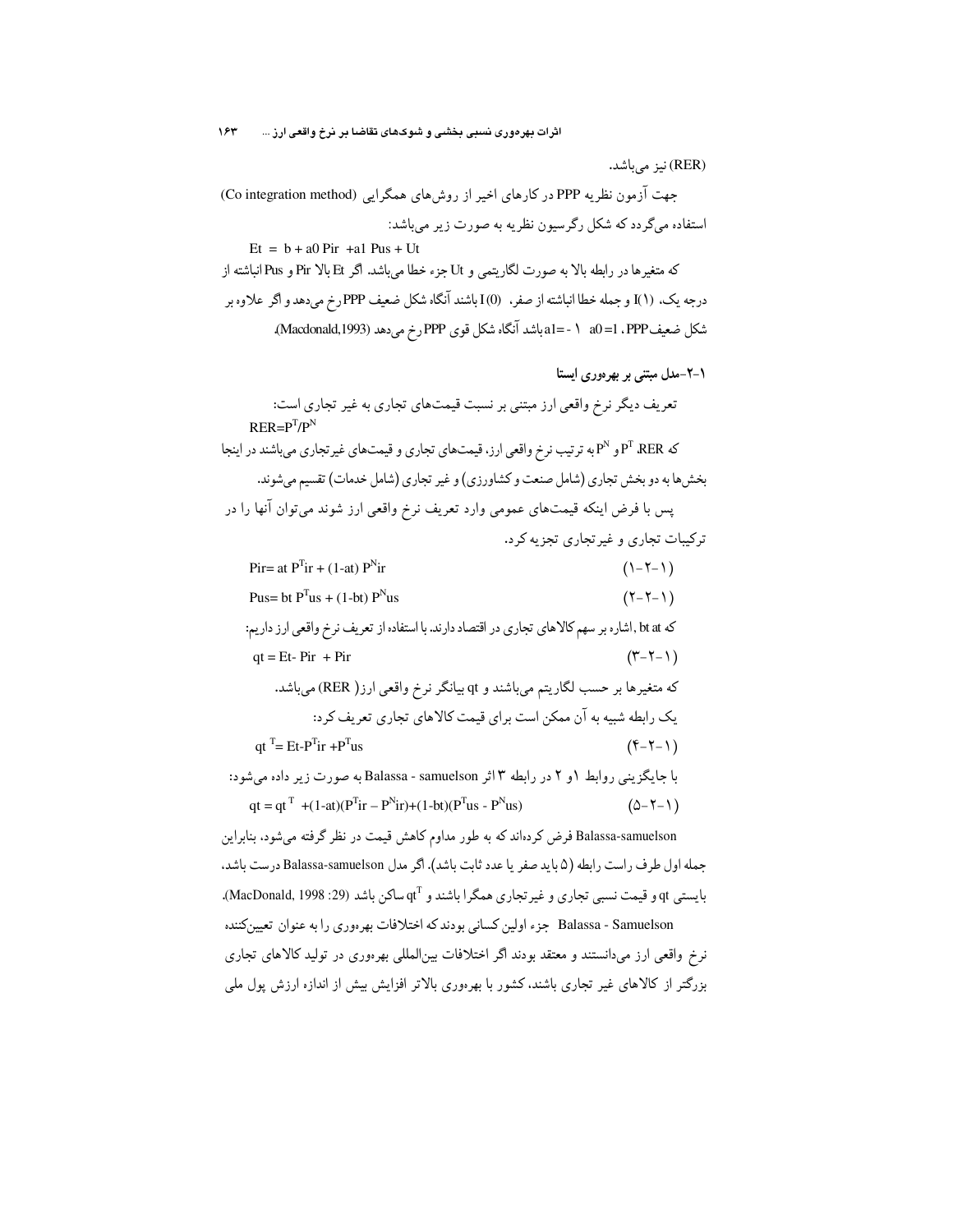خودشان را درشرايط برابري قدرت خريد تجربه مى كنند.

Chinn (1997) و Wolff (1994) بیان کردند. اگر تصور شود که سطح قیمت بتواند به عنوان میانگین هندسی شاخص قیمتهای تجاری و غیر تجاری بیان شود. آنگاه نرخ واقعی ارز به عنوان نرخ ارز اسمی تعدیل شده به وسیله شاخص قیمت کل، به صورت زیر نوشته میشود. البته با فرض اینکه نظریه برابری قدرت خرید (ppp) برای کالاهای تجاری در نظر گرفته میشود.

$$
qt = Et + p_{us} - p_{ir} = \Omega(Et + p_{us}^N - p_{ir}^N)
$$
 (8-1-1)

که  $P_{ir}^N$  و  $P_{ir}^N$  و  $\Omega$ به ترتیب بیانگر قیمت کالاهای غیرتجاری داخل. قیمت کالاهای غیرتجاری خارج و سهم کالای غیرتجاری در شاخص قیمت میباشد (متغیرها بر حسب لگاریتم میباشند) با فرض اینکه انباشتگی بین|لملل بازارهای کالا و سرمایه. قیمت کالاهای تجاری و نرخ بهره معین هستند. آنگاه قیمتهای نسبی منحصراً به وسیله بهرهوری در بخش تجاری و غیرتجاری تعیین میشوند. چون عوامل بین بخش های تجاری و غیرتجاری در حرکت میباشند، بازده نسبت به مقیاس ثابت فرض میشود. از این رو داریم:

$$
qt = -\Omega \left[ \left( \frac{\theta_{ir}^{N}}{\theta_{ir}^{T}} \right) \alpha_{ir}^{T} - \alpha_{ir}^{N} \right] + \Omega \left[ \left( \frac{\theta_{us}^{N}}{\theta_{us}^{T}} \right) \alpha_{us}^{T} - \alpha_{us}^{N} \right]
$$
\n<sup>(Y-Y-1)</sup>

که بیانگر ضریب نیروی کار در تابع کاب <sup>—</sup>داگلاس و α لگاریتم بهر<sub>'</sub>وری کل عوامل میباشند. رگرسیون مورد نظر به شکل زیر بسط داده میشود.

 $q_e = Bl(\alpha_e^T - \alpha_e^N) + B_2(\alpha_e^T - \alpha_e^N)$  ساد گرسورها (۸–۲–۱)

سایر رگرس ها میتواند شامل: شوکهای مخارج دولت، تغییرات در رجحان، اثر رابطه مبادله و در آمدهای نفتی باشند.

٢- يبشينه تحقيق

۲-۱- پیشینه تحقیق در جهان

در مورد ارتباط بین بهرهوری و نرخ واقعی ارز مطالعاتی در کشورهای گوناگون جهان صورت گرفته است که به اجمال به آن پرداخته میشود. شاید بالاسا (۱۹۶۴) اولین محققی باشد که بر فرضیه بهرهوری تأکید داشت. وی میگوید اگر اختلافات بین|لمللی بهرهوری در تولید کالاهای تجاری بزرگتر ازکالاهای غیر تجاری باشد، کشور با بهرهوری بالاتر، افزایش ارزش پول بیشتری را در شرایط برابری قدرت خرید (PPP) تجربه میکند. بالاسا، برابری قدرت خرید را به عنوان

1-Balassa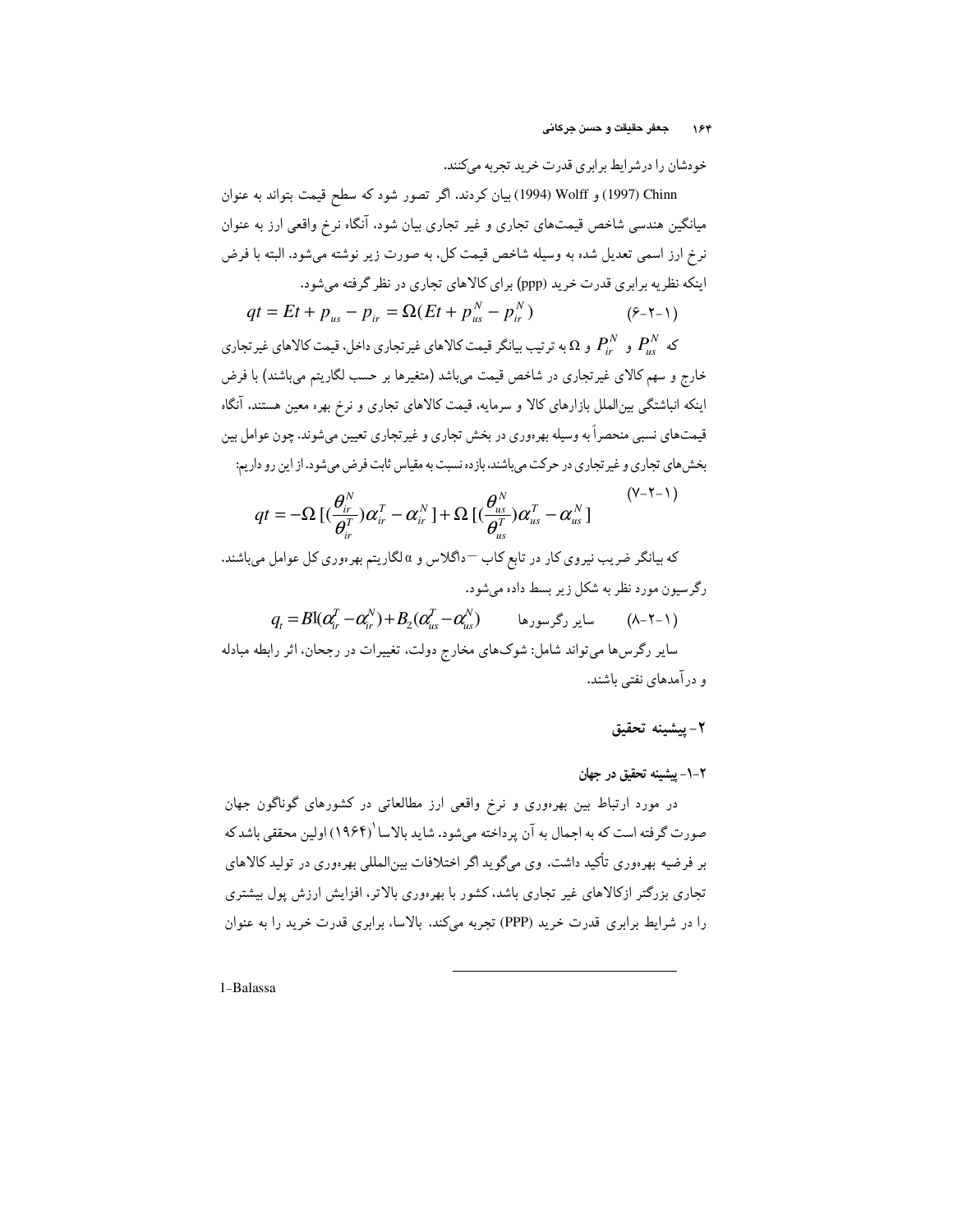درصدی از نرخ واقعی ارز در مقابل GNP سرانه به عنوان متغیری به جای بهرهوری (Proxy) برای دوازده کشور صنعتی با استفاده ازدادههای (۱۹۶۰) بیان کرد که حاکی از ارتباط نزدیک بین دو متغیر یاد شده میباشد. ضریب همبستگی بین دو متغیر با دوازده مشاهده، ۹۲ % بود که دلیلی برای اعتبار قضیه بالاسا درباره فرضیه تورش دار بهرهوری میباشد.

افراد دیگری نیز سعی نمودند عوامل تعیین کننده نرخ ارز را با استفاده از روش بهرهوری مشخص کنند که نتایج مربوط به برآورد ضرایب بهر.وری آنها، متغییر بهر.وری مورد استفاد. و دور. زمانی مورد بررسی در جدول (۲-۱) ارائه گردیده است.

|                     | Hsieh<br>(1982) | <b>Marston</b><br>(1990) | Micossi &<br>Milesi-Ferreti<br>(1994) | Degregorto &<br>Wolf (1994) | <b>Rogoff</b><br>(1992) |
|---------------------|-----------------|--------------------------|---------------------------------------|-----------------------------|-------------------------|
| ضريب                | $-\cdot/\tau$ ۶ | $-\cdot/\gamma$          | $-\cdot/\sqrt{2}$                     | $-\cdot/\tau$ ۶             | $-\cdot$ /۶             |
| بهرەورى             | Ŀ               | تا                       | Ŀ                                     | Ŀ                           | تا                      |
| بخش تجاري           | $-1/\Delta Y$   | $-1/7f$                  | $-\cdot/\gamma$ ۶                     | $- \cdot / \Delta Y$        | $-\cdot/\gamma$         |
| ضريب                |                 | $\cdot$ /Y)              | $- \cdot / \gamma$ ۹                  |                             | $\cdot$ /۶              |
| بهر ەورى بخش        | ۰/۵۴            | Ŀ                        | Ŀ                                     | $\cdot/\Delta f$            | Ŀ                       |
| غیر تجاری           |                 | 1/77                     | 1/1                                   |                             | $\cdot/\gamma$          |
|                     | بهر دوري نيروي  | بهر ەورى نيروي           | بهر ەورى نيروي                        | بھر دوری کل کار             | بهر ەورى نيروي          |
| متغیر بھر ہوری      | کار در کارخانه  | کار در کارخانه           | کار در کارخانه                        | در کارخانه                  | کار در کارخانه          |
|                     | و خدمات         | و خدمات                  | و خدمات                               | و خدمات                     | و خدمات                 |
| دوره مورد<br>مطالعه | 1904-78         | <b>1977-18</b>           | $199 - 9.$                            | $19V - \Lambda \Delta$      | ۱۹۸۱-۱۹۹۳               |

جدول (۲-۱) بر آورد ضرایب بهر دوری

Chinn (1997) در مورد رابطه نرخ واقعی ارز با سطوح بهرهوری و شوکهای تقاضا درمورد بعضی کشورهای آسیای شرقی مطالعهای داشت. وی با استفاده از تکنیکهای اقتصادسنجی و روشهای مقطع زمانی <sup>۱</sup> و سری زمانی <sup>۲</sup> رابطه نرخ واقعی ارز با سطوح بهر<sub>°</sub>وری و شوکهای تقاضا برای کشورهای ژاین، کره جنوبی، مالزی، فیلیپین، سنگاپور، تایلند، تایوان و آمریکا را برای دوره (۱۹۹۲–۱۹۷۰) مورد بررسی قرار داد. در این کشورها بخش تجاری و غیرتجاری به ترتیب کارخانه و ساختمان، حمل و نقل، سایر خدمات در نظر گرفته شده است که نتایج نشان میدهند که وقتی نرخهای واقعی ارز و نسبتهای بهرهوری آزمایش میگردند رابطه بلندمدتی برای کشورهای ژاپن. مالزی و فیلیپین پیدا میگردد. و وقتی رگرسیونهای سری زمانی نرخ واقعی ارز روی قیمتهای نسبی آزمایش میگردند، رابطه بلندمدت برای کشورهای اندونزی، ژاپن و کره وجود دارد و هنگامی

- 1- Panel Data
- 2- Time Series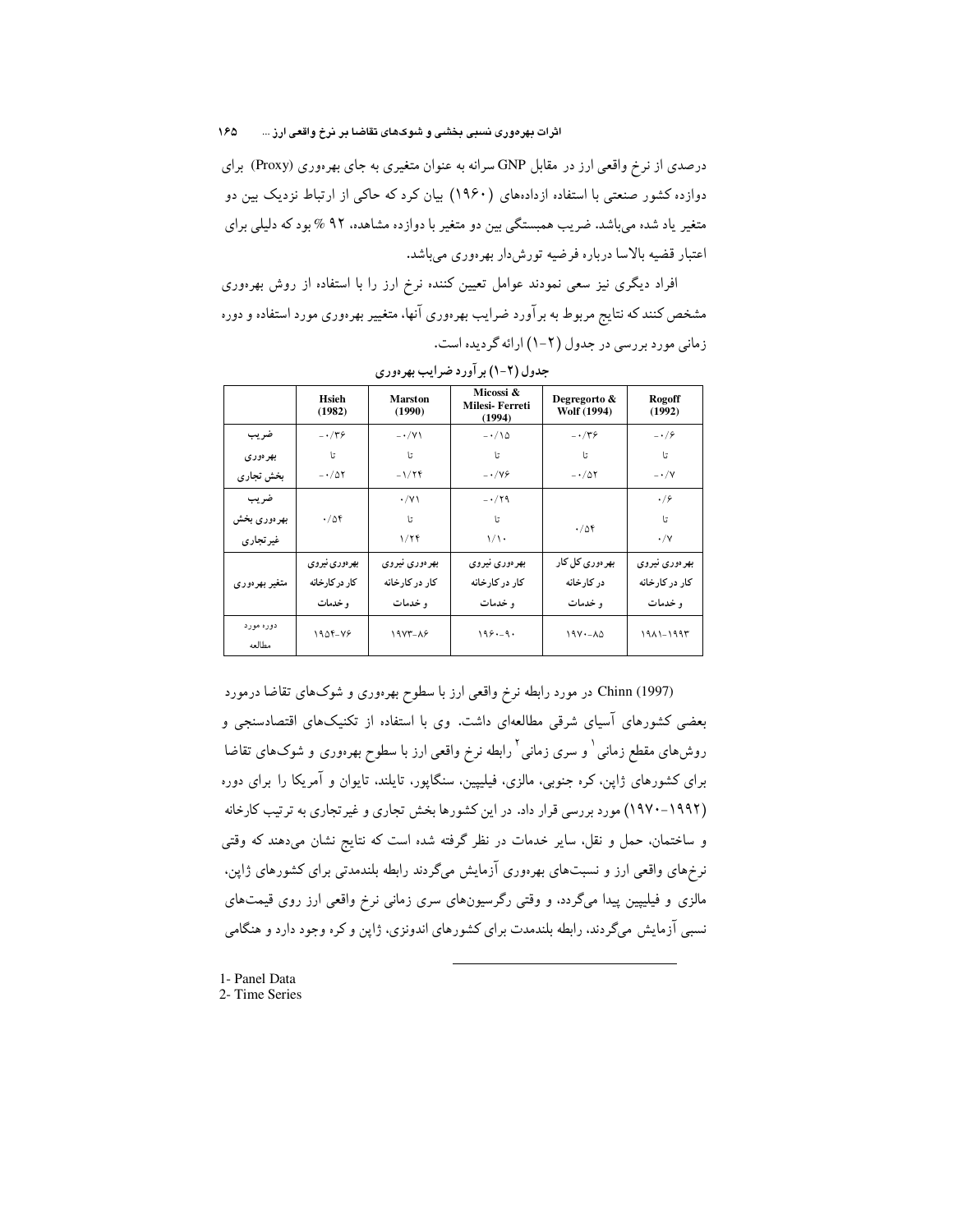که رگرسیونها باقیمتهای واقعی نفت آزمایش میگردند. روابط به دست آمده برای اندونزی و کره معنیدار هستند. به هر حال نتایج ناشی از مقطع زمانی قویتر از سری زمانی نشان میدهند، چون ضرایب معنیدار هستند. با داخل کردن متغیر مخارج دولتی به مدل، ضریب متغیر بیمعنی میباشد که در این آزمون نمیتواند عاملی برای نرخ واقعی ارز باشد. همچنین هم به روش بهرهوریهای نسبی و هم قیمتهای نسبی کالاهای تجاری و غیرتجاری انحراف از نرخ تعادلی ارز نوسان زیادی دارد.

Johnston and Chinn (1997) رابطه بلندمدت بین نرخ واقعی ارز، سطوح بهرهوری تجاری و غیرتجاری و مخارج دولت برای کشورهای OECD در دوره (۱۹۹۱– ۱۹۷۰) را با استفاده از آزمونهای همگرایی Panel پیشرفته بررسی کردند نتایج حاصل از تخمین ضرایب نشان دهنده معنی دار بودن آنها میباشد و نمایانگر این است که افزایش در بهرهوری بخش تجاری موجب کاهش نرخ واقعی ارز و افزایش در بهرهوری بخش غیرتجاری موجب افزایش نرخ واقعی ارز میگردد. همچنین شوکهای تقاضا اثر منفی بر روی نرخ واقعی ارز دارند.

Jahanara (2000) رابطه نرخ واقعی ارز با بهرهوری را در کشورهای گروه هفت که شامل کشورهای آمریکا، انگلستان، فرانسه، کانادا، آلمان، ایتالیا و ژاین میباشد طی دوره (۱۹۹۷–۱۹۶۰) به صورت دادههای فصلی بررسی میکند. نتایج حاکی از آن است که بین نرخهای واقعی ارز دو جانبه اختلافات بهرءوری داخلی وخارجی رابطه نزدیک وجود دارد. یعنی افزایش در بهرءوری داخلی کالاهای تجاری نسبت به بهرهوری خارجی کالاهای تجاری منجر به کاهش نرخ واقعی ارز و افزایش واقعی ارزش پول رایج داخلی میگردد و افزایش در بهرهوری داخلی کالاهای غیرتجاری نسبت به بهرهوری خارجی کالاهای غیرتجاری منجر به افزایش نرخ واقعی ارز و کاهش ارزش واقعی پول داخلی میشود. وی در مدل خود از متغیرهای غیر از نسبت بهرهوری نظیر ترجیحات، تکنولوژی نیز استفاده نمود. با توجه به هم علامت بودن ضرايب مدل تخمين با ضرايب پيش بيني شده وي نتيجه گرفت که اختلافات بهرهوري يکي از عوامل مهم نوسانات نرخ واقعي ارز ميباشد.

۲-۲- پیشینه تحقیق در ایران

بهمنی اسکویی ٔ در سال ۱۹۹۵ رابطه بین نرخ واقعی ارز و اختلافات بهرهوری بین ایران و بعضی از شرکای تجاری مهم آن شامل، کانادا، فرانسه، آلمان، ایتالیا، انگلستان، آمریکا و ژاپن را برای دوره (۱۹۹۰-۱۹۶۰) به کار برد و برای این کار از تکنیک همگرایی جوهانسن ـ جوسیلیوس <sup>۲</sup> استفاده نمود و با توجه به آزمونهای xmax (حداکثر مقدار ویژه) و trace (اثر) در مورد رابطه همگرایی با این کشورها

1- Bahmani- Oskooee(1996)

<sup>2-</sup> Johansen- Juselius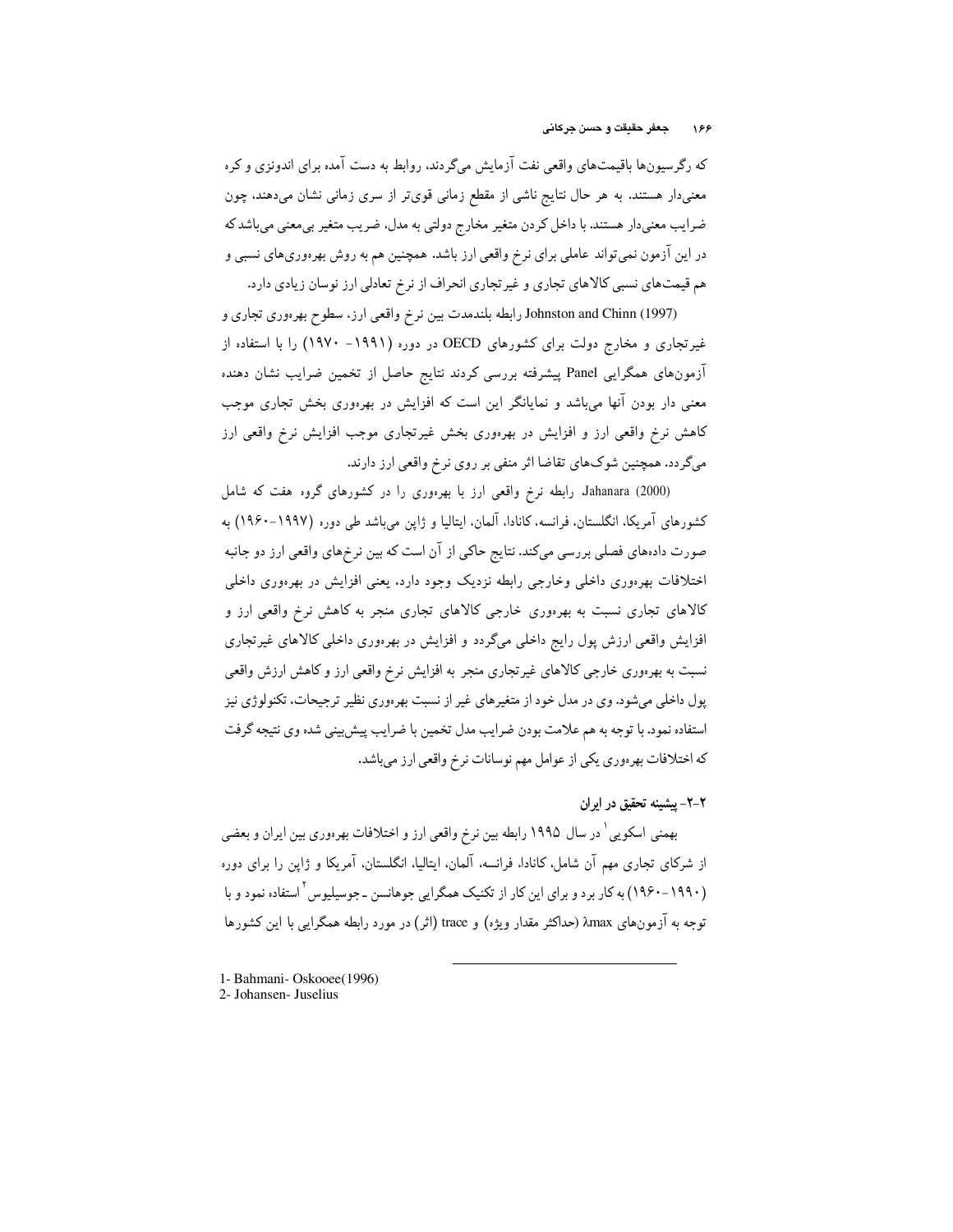فقط با چهار کشور این آمارهها بزرگتر از مقادیر بحرانی میباشند و تنها یک بردار همگرایی با کشورهای كانادا، فرانسه، ايتاليا و انگلستان بدست آمد كه با افزودن متغير مجازي انقلاب نتايج كمي قويتر شدند که با آمدن این متغیر، یک رابطه همگرایی با همه این کشورها به جز ایتالیا و ژاین، بدست آمده است. وی از درآمد سرانه واقعی به عنوان یک Proxy برای بهرهوری استفاده نمود. نتایج حاصل نشان داده که بین اختلافات بهرهوری (نسبت لگاریتم بهرهوری ایران به لگاریتم هر یک از کشورهای مذکور) و نرخ واقعی ارز یک رابطه معکوس وجود دارد. یعنی با افزایش در نسبت بهرهوری ایران به شرکای مهم تجاری آن، ارزش واقعی ریال افزایش و باکاهش آن ارزش واقعی ریال کاهش میپابد. ازآنجاکه وی بهر.وری در ایران را به وسیله تولید ناخالص سرانه واقعی اندازه گرفته، نتیجه میگیرد که افزایش در جمعیت کشور میتواند موجب کاهش درآمد سرانه و در پی آن کاهش بهرهوری گردد که این کاهش بهرهوري در بعد از انقلاب بيشتر بوده است و در پي آن نرخ واقعي ارز افزايش داشته است.

۳- تجزیه و تحلیل مدل

# ٣-١- معرفي مدل

مدلی که برای کشور ایران بر آورد میگردد برگرفته از مدل بهرهوری (Chinn (1997 میباشد که با توجه به وضعیت اقتصادی ایران و ساختار اقتصادی آن در مدل Chinn تغییراتی داده شده است. با توجه به وضعیت كشور ايران در دو نقطه عطف يعني افزايش قيمتهاي نفتي (١٣٥٣) و پيروزي انقلاب اسلامي (١٣٥٧) سعی شده که این دو موقعیت حساس در مدل گنجانیده شود. بنابراین مدل مذکور در دوره زمانی (۱۳۷۸–۱۳۴۵) برآورد میگردد. در این الگو اثرات بهرهوری نسبی بخش تجاری و غیر تجاری وشوکهای تقاضا بر روی نرخ واقعی ارز تعیین میشود که این الگو را میتوان به صورت زیر ارائه کرد: Log  $RER = \text{constant} + \text{Log PT} + \text{Log PN} + \text{Log RG} + \text{other}$  $1 - 1 - 1$ 

كه: Log PT، Constant ، Log RER و Log RG به ترتيب بيانكر لگاريتم طبيعي نرخ واقعىءرض مبداء؛ لگاريتم طبيعي بهرهوري بخش تجاري؛ لگاريتم طبيعي بهرهوري بخش غير تجاري و لگاريتم طبيعي مخارج مصرفی دولت میباشند. Other بیانگر دیگر متغیرهایی است که در الگو میتوانند آورده شوند که شامل درآمدهای نفتی دولت، درآمد سرانه که سطح ترجیحات و سلایق افراد را نشان میدهد، رابطه مبادله میباشند.

## ٣-٢- معرفي متغيرها

قبل از برآورد مدل، به متغیرهای مدل معرفی شده و طریق به دست آوردن آنها به صورت خلاصه در زیر ارائه میگردد،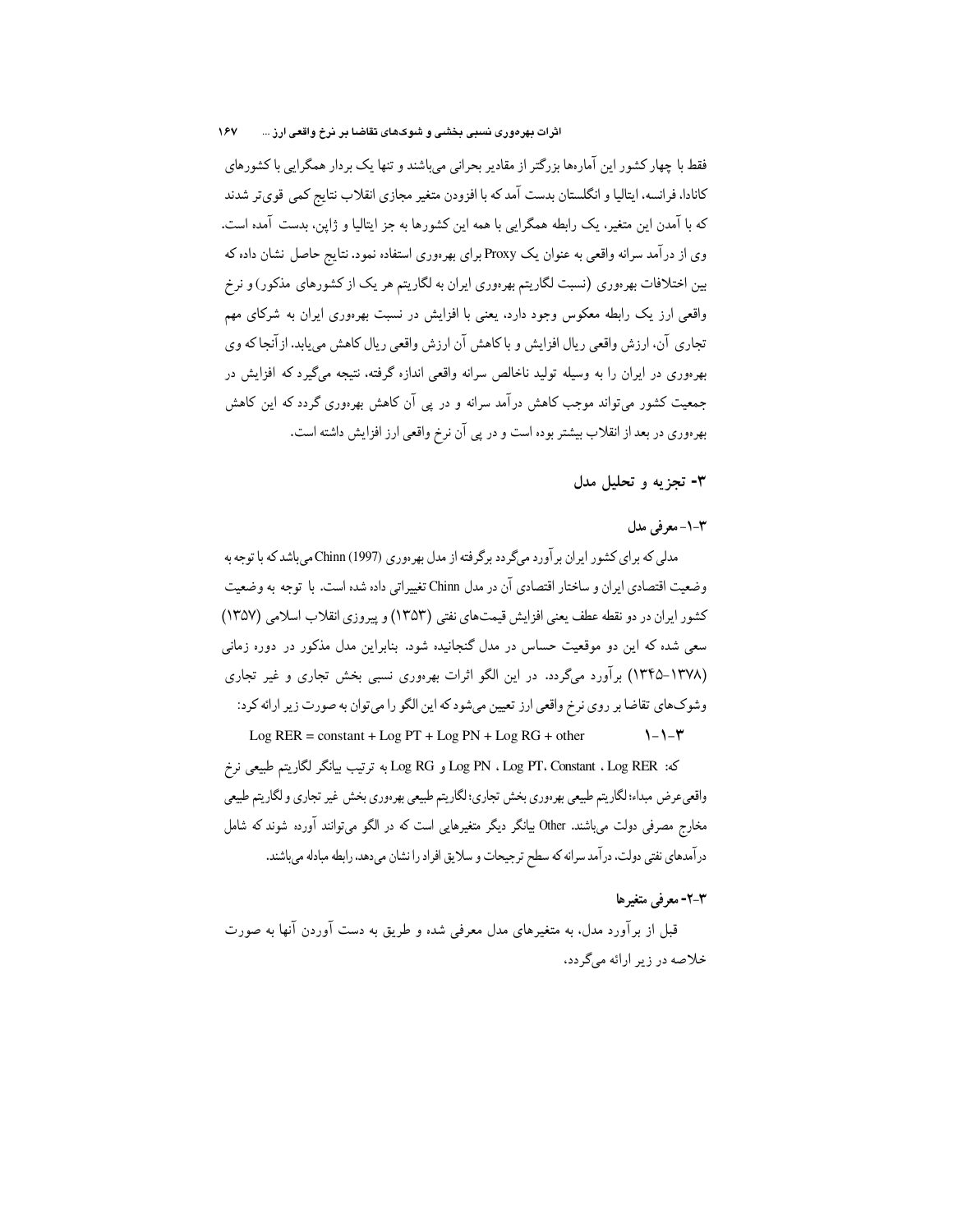RER=REXF= نرخ واقعی ارز میباشد که به صورت زیر بدست می آید:  $RER = ET. (Pus / Pir)$ به طوري كه: Pus ، Et وPir به ترتيب نرخ اسمي ارز؛ شاخص قيمت مصرف كننده (CPI)در آمريكا و شاخص قیمت مصرفکننده (CPI) در ایران میباشند. لازم به ذکر است که سال پایه ۱۳۶۹ میباشد. PT = بھرەورى نسببى بخش تجارى است كە بيانگر نسبت بھرەورى واقعى بخش تجارى در ایران (PTir) به بهرهوری واقعی بخش تجاری در آمریکا (PTus) میباشد: (PTus) بھر موری واقعی تجاری در آمریکا / (PTir) بھر موری واقعی تجاری در ایران = PT نیروی کار در بخش تجاری /ارزش افزوده واقعی بخش تجاری =بهرهوری واقعی بخش تجاری با توجه به شرایط کشور ایران و آمریکا بخش تجاری شامل صنعت و کشاورزی میباشد. چون تجارت در این دو بخش نسبت به بخشهای دیگر فعالتر میباشد. PN = بهرهوری نسببی بخش غیر تجاری است که بیانگر نسبت بهرهوری واقعی بخش غیر تجاری در ایران (PNir) به بهرهوری واقعی بخش غیر تجاری در آمریکا (PNus) می باشد: برای بدست آوردن بهرهوری واقعی بخش غیر تجاری نیز مانند. بهرهوری واقعی بخش تجاری از روش ارزش افزوده استفاده میگردد. بدین صورت که: نیروی کار در بخش غیر تجاری / ارزش افزوده واقعی بخش غیر تجاری=PN که بخش غیر تجاری برابر باکل ارزش افزوده منهای بخش های صنعت وکشاورزی است. لازم به ذکر است که برای بدست آوردن بهرهوری در هر دو بخش از شاخص تعدیل کننده (Deflator) در هر بخش با توجه به سال پایه ۱۳۶۹ استفاده میگردد. RG= مخارج مصرفي واقعي دولت كه به عنوان يك متغير طرف تقاضا در مدل آورده شده است. \_RROI =در آمدهای واقعی نفت به صورت دلار در طی دوره می پاشد که بر اساس CPI آمریکا تعدیل شده است. TOT= رابطه مبادله می باشد که برابر است با نسبت شاخص قیمت صادرات در سال ۱۳۶۹ به شاخص قیمت واردات در سال ۱۳۶۹. RPC= در آمد سرانه واقعی در کشور ایران میباشد که بر اساس شاخص تعدیل کننده ۱۳۶۹. تعدیل میگردد. این متغیر یک proxy برای متغیر ترجیحات و سلایق میباشد. Dumre= متغیر مجازی برای انقلاب اسلامی ایران می،باشد که کمیت آن برای بعد از انقلاب برابر یک و برای قبل از انقلاب صفر می باشد. Dumoil= متغیر مجازی برای افزایش قیمتهای نفتی در سال ۱۳۵۳ میباشد که کمیت آن برای بعد از سال ۱۳۵۲ برابر یک و قبل از ۱۳۵۲ صفر میباشد.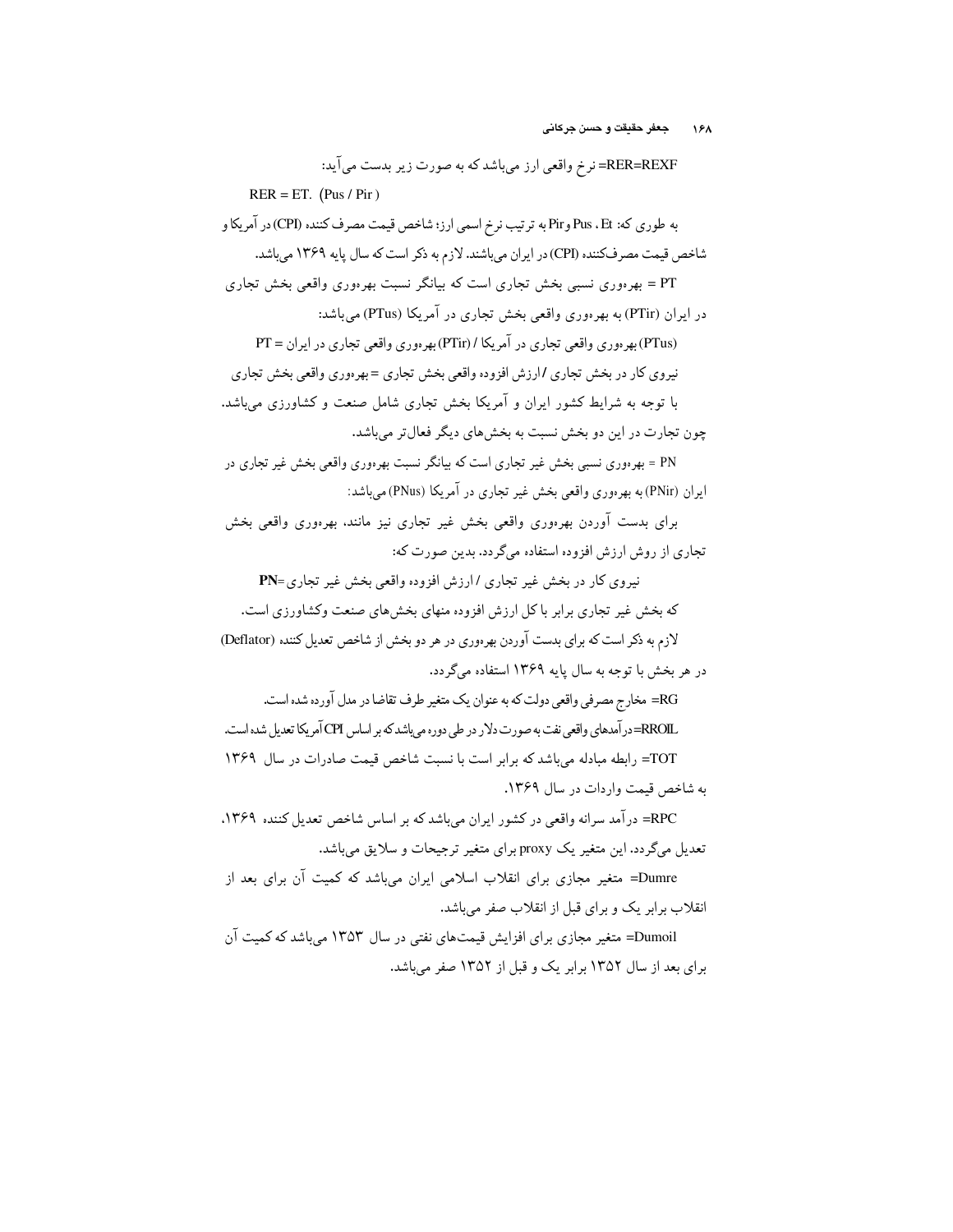اثرات بهرەورى نسبى بخشى و شوكهاى تقاضا بر نرخ واقعى ارز ... 189

- لازم به ذکر است متغیرهای ارائه شده در مدل به جز متغیرهای مجازی به صورت لگاریتم طبیعی میباشند. - دادههای آماری این متغیرها از منابع گوناگون آمارهای بین|لمللی از جمله بولتن IFS CD ROM world Bank (1998) ، CD ROM IFS(2000)،CD ROM IFS(1999) و آمارهای سازمان مدیریت و برنامه ریزی کشور، بانک مرکزی جمهوری اسلامی ایران و مرکز آمار ایران بدست آمده است.

## ٣-٣-روند نرخ واقعي ارز در ايران

روند نرخ واقعی ارز طی دوره (۱۳۷۸–۱۳۴۵) دارای نوساناتی بوده و از یک روند بی ثباتی برخوردار بوده است. همان طور كه نمودار (٣-١) نشان مى دهد از سال ١٣۴۵ تا ١٣٥٧ اين روند نزولی بود که حاکی از افزایش ارزش پول رایج کشور میباشد. رابطه رگرسیون مربوط به روند نرخ واقعی ارز در طی دوره (۱۳۷۵–۱۳۴۵) در زیر ارائه گردیده است:  $(1-\tau-\tau)$ LRER= $6/067 - 0/0252$  T  $(93/8)$   $(-3/1)$ 

که این رابطه نشان می دهد طی دوره (۱۳۵۷–۱۳۴۵) روند دارای سرعت کاهنده و نزولی بوده است ولی ازسال ۱۳۵۷ به بعد این روند سیر صعودی به خود میگیرد. این سیر صعودی در رابطه زیر نشان داده شده است. LRER=  $5/55 + 0/055$  T  $(Y - Y - Y)$  $(22/68)$   $(5/4)$ که علامت مثبت روند زماني نمايانگر صعودي بودن نرخ واقعي ارز ميباشد.

٣-۴-رابطه بين بهرهوري نسبي بخشي و نرخ واقعي ارز

الف) اثرات اختلافات بهرهوري نسبي تجاري بر نرخ واقعي ارز:

در اینجا به بررسی ارتباط بهرهوری نسبی تجاری (نسبت بهرهوری تجاری داخل به بهرهوری تجاری  $(Ln\ P_{ir}^{T}-Ln\ P_{ns}^{T})0$ ) داخته می شود. افزایش در رشد بهرهوری نسبی در بخش تجاری (  $(Ln\ P_{ir}^{T}-Ln\ P_{ns}^{T})0$ موجب کاراتر شدن هم نیروی کار و هم سرمایه در آن بخش میشود، به طوری که این کارایی موجب افزایش تولید داخلی کالاهای تجاری میگردد. در نتیجه بنگاههای داخلی قیمت این کالاها راکاهش میدهند. با کاهش قیمتهای کالاهای تجاری داخل نسبت به خارج، و در نتیجه کالاهای تجاری، نرخ واقعی ارز کمتر میگردد. بنابراین افزایشی در اختلافات بهرهوری در بخش تجاری دلالت بر کاهش ارزش پول رايج خارج در شرايط واقعي و يک افزايش واقعي پول رايج داخلي ميگردد. با توجه به اين مطالب. نتیجه می شود که رابطه معکوس یا منفی بین بهرهوری تجاری و نرخ واقعی ارز وجود داردیعنی:  $\frac{\partial L R E R}{\partial L (P^T/P^T)}$  (0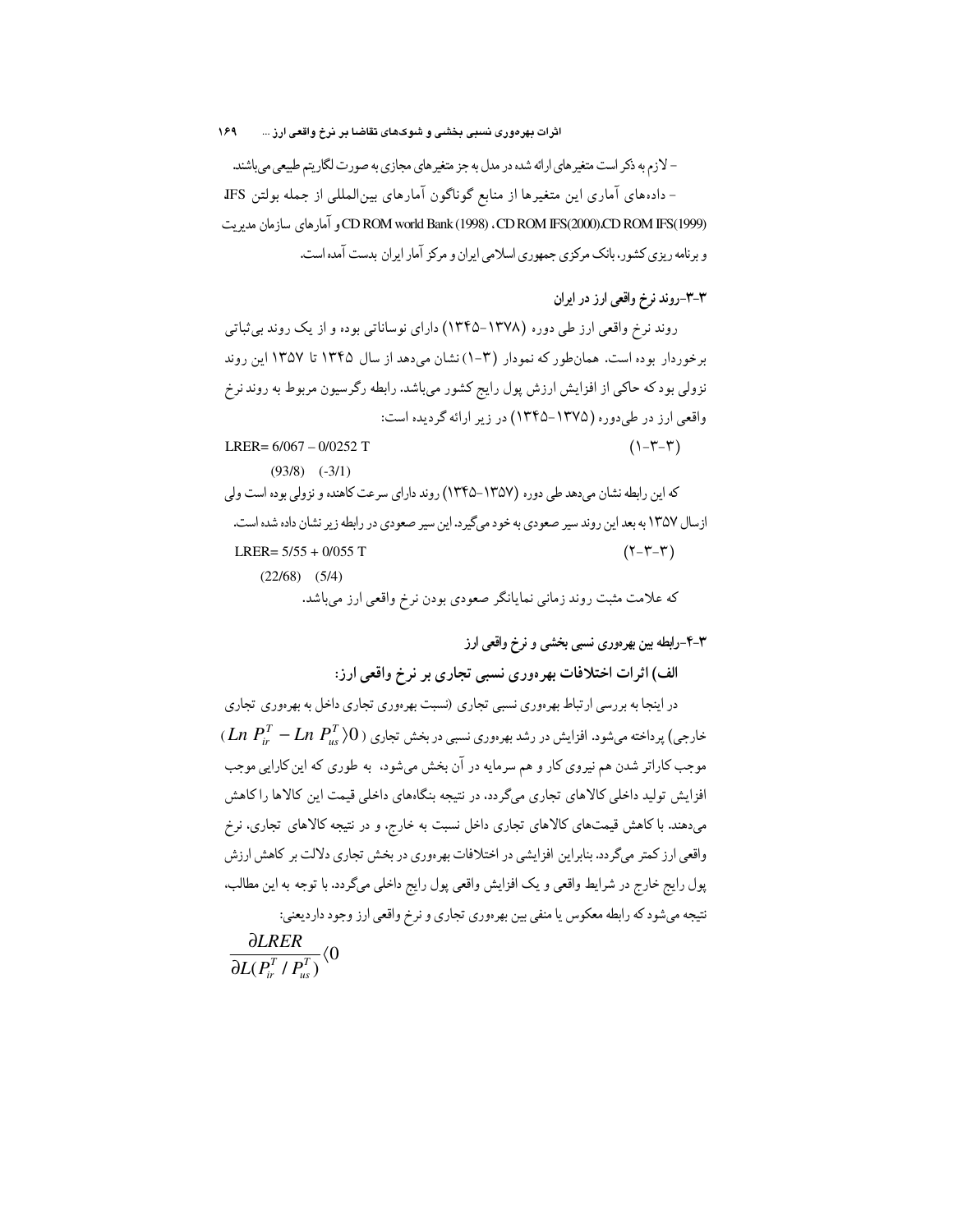روند این تغییرات نرخ واقعی ارز و بهرهوری نسبی تجاری در نمودار (۲–۲) نشان داده شده است: ب) اثرات اختلافات بهره وري غير تجاري بر نرخ واقعي ارز:

افزایش در رشد بهرهوری داخلی در بخش غیر تجاری داخل نسبت به بخش غیر تجاری خارجی  $Ln$   $P_{ir}^{N}-Ln$   $P_{ir}^{N}-Ln$  موجب میگردد کارکنان از بخش تجاری به بخش با بهرهوری بالاتر غیر تجاری روی آورند، به طوری که این امر موجب افزایش تولید داخلی کالاهای غیر تجاری و در نتیجه منجر به کاهش قیمت کالاهای غیر تجاری میگردد. کاهش در قیمت نسبی کالاهای غیر تجاری منجر به افزایش در نرخ واقعی ارز میگردد که دلالت بر کاهش ارزش واقعی پول داخلی دارد. بنابراین افزایش در اختلافات بهر ووری نسبی در بخش غیر تجاری منجر به افزایش ارزش واقعی پول خارجی و کاهش ارزش پول داخل میگردد. با توجه به مطالب بالا نتیجه میشود که رابطه مثبتی بین بهرهوری نسبی غیر تجاری و نرخ واقعی ارز وجود دارد یعنی:

$$
\frac{\partial LRER}{\partial L(P_{ir}^N/P_{us}^N)})0
$$

روند تغییرات نرخ واقعی ارز و بهرهوری نسبی،غیر تجاری در نمودار (۳–۳) نشان داده شده است که بیانگر روندی معکوس بین این دو متغیر میباشد.

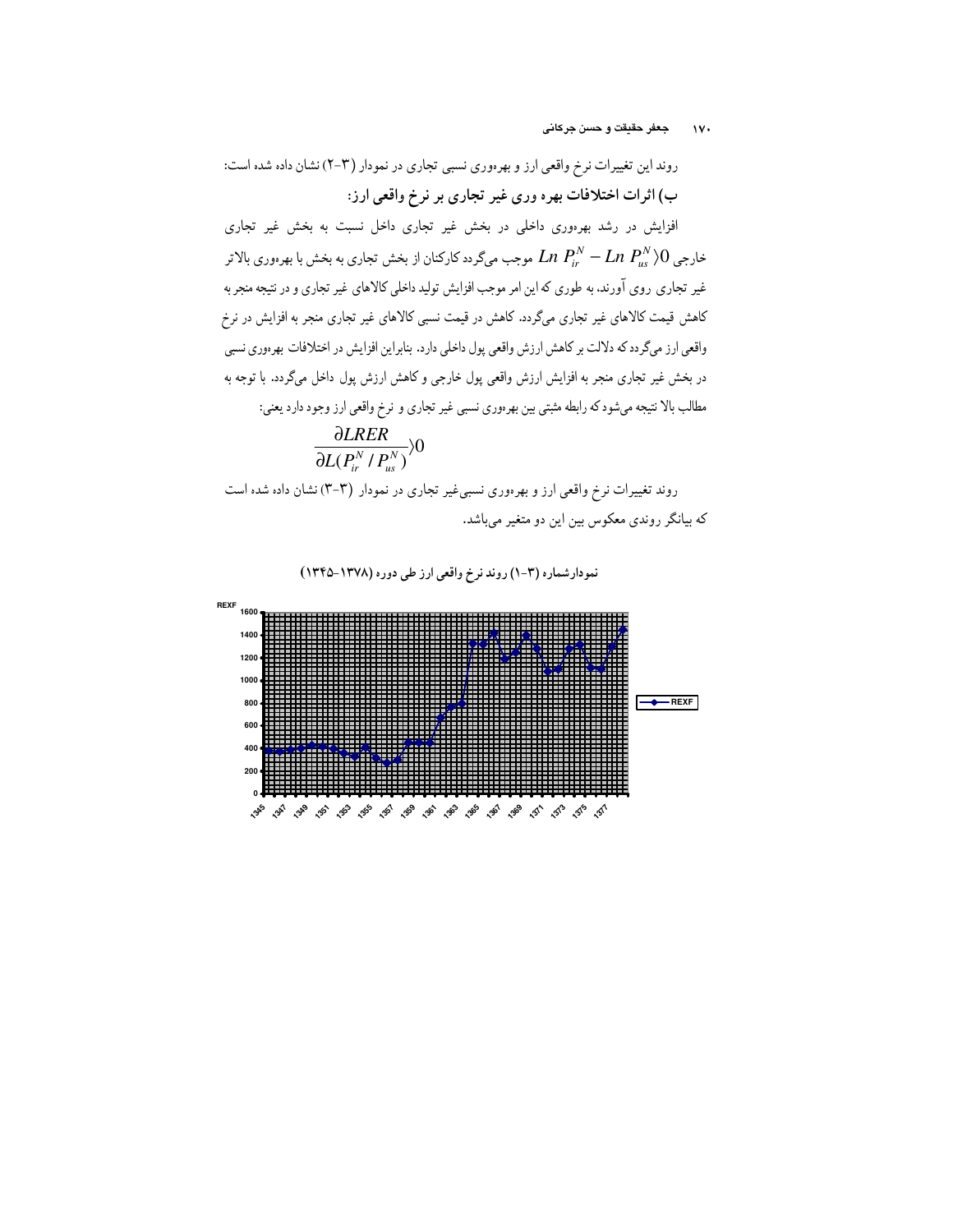

٣–۵– آزمون ريشه واحد<sup>١</sup>

قبل از برآورد مدل به وسیله آزمونهای همگرایی، دادهها از لحاظ ایستایی مورد بررسی قرار میگیرند. چون در تخمین معادلات اقتصادسنجی اگر از دادههای غیر ایستا استفاده گردد، به دلیل اینکه این دادهها در طول زمان دارای واریانس و میانگین با ثبات نیستند لذا آمارههای t و F معتبر

1- Unite Root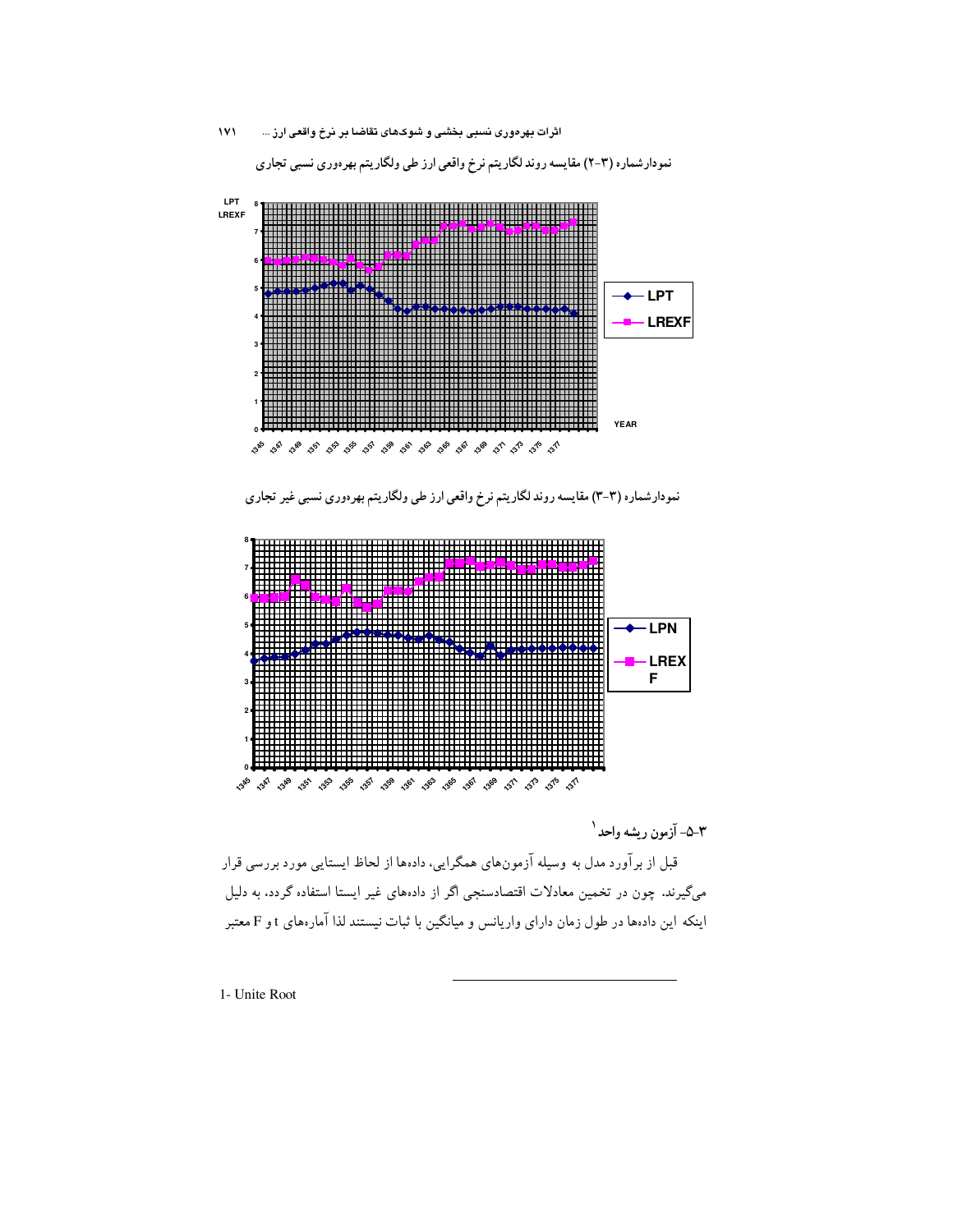نبوده و مدل تخمینی تورش دار و غیرقابل استفاده میگردد. از آزمونهای متعارف در این زمینه، آزمون ریشه واحد است که درجه انباشتگی متغیرها را تعیین میکند.

برای تعیین درجه انباشتگی متغیرهای مدل از آمارههای دیکی- فولر (DF) و دیکی فولر تعمیم یافته (ADF) استفاده میگردد. لازم به ذکر است که نتایج آزمون ریشه واحد در سطح یعنی انباشتگی از درجه صفر.(0)]. نشان میدهند که تمام متغیرهای مدل ناایستا هستند چون کمیتهای دیکی-فولر و دیکی فولر تعمیم یافته از مقادیر بحرانی کوچکتر هستند که از آوردن نتایج در سطح صرف نظر شده است ولی نتایج آزمون ریشه واحد در مورد تفاضل مرتبه اول (I(I متغیرهای سری زمانی مدل بیانگر ایستا بودن آنها میباشد. یعنی کمیتهای آمارههای DF و ADF از مقادیر بحرانی درسطح ۵ درصد بزرگتر میباشند (مگر متغیر بهرهوری تجاری (LPT) که در سطح ۱۰ درصد ايستا است) كه جدول (٣-٥-١) خلاصه اين نتايج را بيان ميكند.

| نام متغير        | $ADF$ , $DF_1$ , $DF_2$         | $X = / \Lambda$                                         | $X = / \Delta$                  | $X = \wedge \cdot$       |
|------------------|---------------------------------|---------------------------------------------------------|---------------------------------|--------------------------|
| <b>D(LREXF)</b>  | $-5/9.94$                       | $-5/7$ $\Lambda$                                        | $-\mathbf{r}/\Delta \mathbf{F}$ | $-\mathbf{r}/\mathbf{r}$ |
| D(LPT)           | $-\mathbf{r}/\mathbf{r}$        | $-F/YAYF$                                               | $-\mathbf{r}/\Delta \mathbf{F}$ | $-\mathbf{r}/\mathbf{r}$ |
| D(LPN)           | $-7/YY99$                       | $-7/9790$                                               | 1/9011                          | $-1/5118$                |
| D(LRg)           | $-7/4097$                       | $-\mathbf{r}/\mathcal{F} \Delta \mathbf{V} \mathcal{F}$ | $-Y/VP6$                        | $-\frac{1}{2}$           |
| <b>D(LRROIL)</b> | $-\mathbf{r}/\cdot$ ۶۳۷۳        | $-\mathcal{r}/\mathcal{F} \Delta V \mathcal{F}$         | $-7/7750$                       | $-7/91$ A)               |
| D(LRPC)          | $-7/\lambda$ $Y99$              | $-\frac{1}{2}\frac{1}{2}$                               | $-Y/YY50$                       | $-7/9111$                |
| <b>D(LTOT)</b>   | $-\mathsf{r}/\mathsf{rr}\omega$ | $-7/790$                                                | $-1/9011$                       | $-1/5118$                |

جدول (٣-٥-١) آزمون ريشه واحد

با توجه به نظریه پرون (Perron) در سال ۱۹۸۹ که اغلب سریهای زمانی دارای مشخص ریشه واحد نیستند و وجود ریشه واحد و ناایستایی در این متغیرها ممکن است به دلیل عدم توجه به شکست ساختاری باشد و از آنجایی که کشور ایران شاهد انقلاب (۱۳۵۷) و رویداد افزایش قیمت نفت (۱۳۵۳) بوده احتمال شکست ساختاری در دادهها وجود داشته، لذا آماره DF و ADF برای آزمون ریشه واحد مناسب نمیباشد. در این حالت برای ایستایی و ناایستایی متغیرها از آزمون پرون برای حالات مختلف تغییر عرض از مبداء تابع روند. تغییر شیب تابع روند و تغییر عرض از مبداء شیب تابع روند استفاده میگردد.

با توجه به آزمون پرون صورت گرفته در مورد ایستایی متغیرها در سطح، (J(0 تمام متغیرهای سری زمانی مدل نا ایستا میباشند. اما در مورد آزمون تفاضل مرتبه اول متغیرهای مدل، نتایج بیانگر ایستا بودن آنها می باشد که از آوردن این نتایج صرف نظر شده است.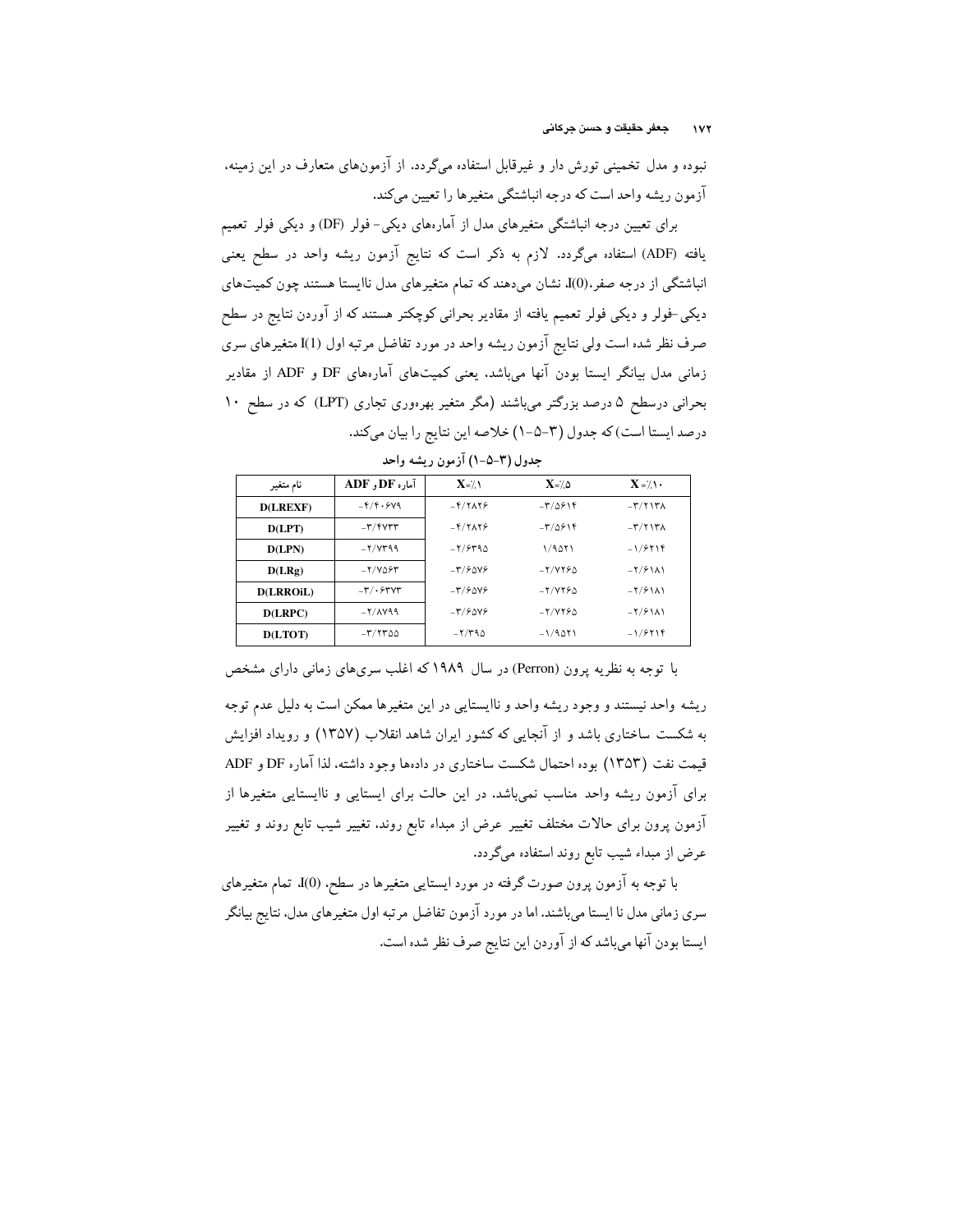٣-٤-آزمون همگر ايي مدل بروش جوهانسن - جوسيليوس `

در این بخش به بررسی تعیین روابط تعادلی بلندمدت بین متغیرهای مدل به روش جوهانسن- جوسیلیوس (۱۹۹۰) پرداخته میشود. در این روش تعیین و برآورد بردارهای همگرا، یعنی ضرایب مربوط به روابط بلندمدت بین متغیرها با استفاده از ضرایب خود توضیح برداری (VAR) بين آن متغير ها صورت مي گير د.

اکنون به برآورد ضرایب همگرا مدل پرداخته میشود. در روش جوهانسن برای آزمون و تعیین روابط همگرایی بین متغیرهای سری زمانی مدل، الگوی تصحیح خطای برداری (VECM) مربوط به آن متغیرها برآورد میشود که بدین صورت معرفی میشود:

 $\Delta y_t = B_1 \Delta y_{t-1} B_1 \Delta y_{t-\tau} + ... + B_{p-1} \Delta y_{t-p-1} + \Pi y_{t-p} + \phi D_t + u_t$  $(\lambda - \lambda - \tau)$ 

که در آن بر دارهای y<sub>t و Dt</sub> شامل متغیرهای درونزا از مرتبه (۱) و متغیرهای برونزا می باشند. VY<sub>t</sub> = [LREXF, LPT, LPN, LRG, LRROil, LRPC]

 $VD_t = [DUMRE]$ 

در فرآیند روش جوهانسون ابتدا باید انباشتگی متغیرها را تعیین کرد که با توجه به آزمونهای ریشه واحد همگی متغیرها از مرتبه اول هستند یعنی انباشته از I(1) میباشند. سپس باید تعداد وقفههایی مناسب متغیرهای الگو تعیین شود، چون تعداد مشاهدات برای متغیرها در طی دوره (١٣٧٨–١٣۴۵) نسبتاً محدود مي باشد، حداكثر تعداد وقفهها ٢ در نظر گرفته مي شود. از اين رو الگوی VECM را باید به گونهای تنظیم کرد که تفاضل مرتبه اول متغیرها با دو وقفه زمانبی پایدار شوند، درنتیجه مرتبه VAR در الگو را باید برابر ۳ قرار داد.

مرحله بعدی رتبه ماتریس است که برای تعیین رتبه ماتریس و تعداد بردارهای همگرا از آزمونهای اثر (trace) و حداکثر مقدار ویژه (λmax) استفاده میگردد.

در این آزمونها با استفاده از آمار نسبت راست نمایی<sup>۲</sup>و مقادیر بحرانی تعداد بردارها و ضرایب نرمالیزه شده مدل تعیین میگردند. این نتایج که با استفاده از نرمافزار Eviews بدست آمده است با توجه به نتایج آماره نسبت همگرایی (LR) در سطر سوم برابر ۶۸/۴۹ میباشد که در سطح یک و ۵ درصد از مقادیر بحرانی کوچکتر است که نشان میدهد دو برابر همگرایی بین متغیرها وجود دارد، که بر آورد ضرایب مدل را می توان به صورت زیر ارائه کرد:

LREXF =  $-\Delta/\sqrt{6}$  LPT -  $\sqrt{\gamma}$  LPN +  $\frac{6}{\gamma}$  LRPC +  $\cdot/\sqrt{2}$  LRROiL

$$
(\cdot/\uparrow \cdot \vee)
$$
  $(\cdot/\uparrow \triangle \wedge)$   $(\cdot/\triangle \wedge \wedge)$   $((\cdot \wedge \vee \wedge)$   
\n $-(\cdot/\land \triangle \triangle \triangle \wedge \wedge)$   $(\cdot/\uparrow \cdot \wedge)$   $((\cdot \wedge \vee \wedge))$   $((\cdot \wedge \vee \wedge))$   $((\cdot \wedge \vee))$   $(\cdot \wedge \vee \vee)$ 

1- Johansen - Juselius

2- Like lihood Ratio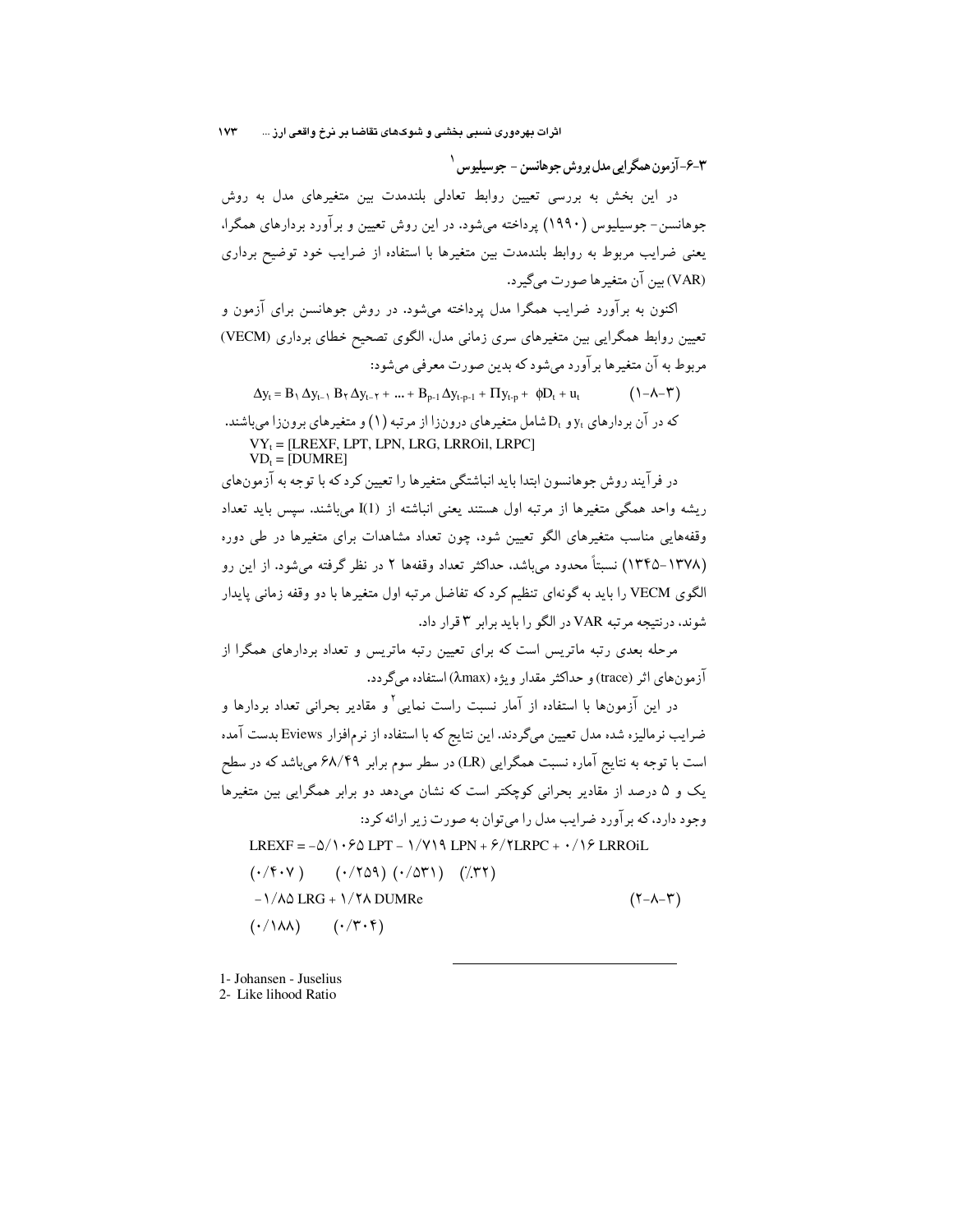اعداد داخل پرانتز بیانگر انحراف از معیار میباشند.

همانطور که از نتایج پیداست تمام ضرایب از نظر آماری معنیدار هستند. افزایش در بهرءوری نسبی تجاري و غير تجاري موجب كاهش نرخ واقعي ارز يا افزايش ارزش پول رايج كشور و از طرفي موجب كاهش رقابت بین|لمللی میگردد. اثر شوک درآمدهای نفتی و ترجیحات مصرف کننده مثبت بوده ولی مخارج مصرفی دولت اثر منفی بر روی نرخ واقعی ارز میگذارند. با توجه به این نتایج این سؤال مطرح است که آیا آمارهای سری زمانی مربوط به متغیرهای مدل دارای روند زمانی هستند یا خیر و اگر هستند آیا باید متغیرهای قطعی عرض از مبدأ و روند را در بردارهای همگرایی لحاظ یا اینکه در الگو تصحیح خطای کوتاه مدت لحاظ کرده براي روشن شدن موضوع پنج حالت مختلف را براي مدل يا الگو مي توان در نظر گرفت:

الف) عرض از مبدأ و روند زماني در هيچيک از روابط بلندمدت و کوتاهمدت وجود ندارد.

ب) عرض از مبدأ در روابط بلندمدت وجود دارد ولی روند زمانی وجود ندارد. روابط کوتاءمدت روند زمانی و عرض از مبدأ ندارند.

ج) روند زمانی در هیچیک از روابط کوتاهمدت و بلندمدت وجود ندارد و فقط عرض از مبدأ وجود دارد که عرض از مبدأ در دو روابط با هم ترکیب شده و تشکیل یک عرض از مبدأ برای الگوی کوتاهمدت را میدهند (حالت عرض از مبدأ نامقید و بدون روند زمانی).

د) فقط در الگوی کو تاممدت روند زمانی وجود ندارد. ولی در روابط بلندمدت و کو تاممدت عرض از مبدأ وجود دار د. ذ) همه روابط کوتاهمدت و هم روابط بلندمدت دارای روند زمانی و عرض از مبدأ هستند.

| H <sub>1</sub>   | H <sub>1</sub> | حالت اول                     | حالت دوم                              | حالت سوم                                    | حالت چهار م                       | حالت پنجم                                     |                          |
|------------------|----------------|------------------------------|---------------------------------------|---------------------------------------------|-----------------------------------|-----------------------------------------------|--------------------------|
| $r = -$          | $r = \lambda$  | FT/91                        | FF/17                                 | $FF/\cdot Y$                                | 19/7V                             | <b>FA/18</b>                                  |                          |
|                  |                | (19/90)                      | $(\Upsilon \Upsilon / \Upsilon)$      | $(TY/\hat{r})$                              | $(TV/\lambda)$                    | $(TV/\cdot V)$                                |                          |
| $r < = \sqrt{ }$ | $r = \tau$     | <b>78/79</b>                 | $\mathsf{r}\mathsf{r}/\mathsf{q}$ .   | $\mathsf{r}\mathsf{r}/\mathsf{1}\mathsf{0}$ | $\mathsf{r}\mathsf{v}/\mathsf{v}$ | 34/۲۴                                         |                          |
|                  |                | (17/97)                      | $Y\Lambda/YY$                         | $(YY/\mathfrak{r})$                         | (Y1/Y9)                           | $(\uparrow \uparrow)$                         | $\lambda_{\text{max}}$   |
| $r \leq r$       |                | 10/97                        | 18/40                                 | <b>1Y/۶۸</b>                                | $Y\setminus Y$                    | ۲۸/۲۶                                         |                          |
|                  | $r=\tau$       | (1Y/FA)                      | $(YY/\cdot Y)$                        | (11/11)                                     | (70/97)                           | (Yf/T0)                                       |                          |
| r < r            | $r = r$        | 12/46                        | $17/\lambda$                          | $Y/\Delta f$                                | 1Y/Y                              | 9/YA                                          |                          |
|                  |                | $(11/\cdot 7)$               | (10/N)                                | $(1f/\lambda\lambda)$                       | (19/77)                           | (11/TT)                                       |                          |
| $r = -$          | $r > = 1$      | $9\lambda/\cdot Y$           | 110/9                                 | 1.7/7A                                      | 157/0                             | 157/9                                         |                          |
|                  |                | (09/TT)                      | $(N\Delta/\mathcal{A})$               | $(Y \cdot / \mathfrak{f} \mathfrak{q})$     | $(\lambda Y/\lambda Y)$           | $(\lambda \Upsilon / \Upsilon \Upsilon)$      |                          |
| $r \leq = 1$     | $r = \Upsilon$ | 00/19                        | $Y\setminus A$                        | 55/7                                        | 95/7V                             | $Y\Delta/\Upsilon$                            |                          |
|                  |                | $(\Upsilon \wedge / \wedge)$ | $(2\tau/\tau)$                        | $(\mathsf{fA}/\mathsf{A})$                  | (55)                              | $(\Delta\lambda/\vartheta)$                   | $\lambda_{\text{trace}}$ |
| $r \leq r$       | $r \geq r$     | <b>TA/TY</b>                 | ۳۸/۹                                  | 31/16                                       | 09/07                             | T9/T7                                         |                          |
|                  |                | $(Yf/\cdot 0)$               | $(\Upsilon \Upsilon / \Lambda)$       | $(T1/\Delta f)$                             | (57/T)                            | $(\mathbf{r}\mathbf{A}/\mathbf{r}\mathbf{r})$ |                          |
| $r \leq 5r$      | $t > -r$       | 17/YT                        | $\mathbf{Y} \cdot / \cdot \mathbf{A}$ | 17/0Y                                       | YY/YY                             | 1.40                                          |                          |
|                  |                | (11/19)                      | $(Y \cdot / \lambda)$                 | $(1Y/\lambda)$                              | (70/YY)                           | $(17)/\Lambda$                                |                          |

جدول ۳-۸-۱- خلاصه آزمون رتبه ماتریس با استفاده از آمارهای  $\lambda_{\rm max}$  و  $\lambda_{\rm trace}$ در پنج حالت

(متغیرهای الگو: نرخ واقعی از، بهرهوری نسبی تجاری، بهرهوری نسبی غیر تجاری، مخارج مصرفی واقعی دولت، درآمدهای واقعی

نفت، متغیر مجازی انقلاب و متغیرهای مجازی شوک نفتی. ضمناً اعداد داخلی پرانتز مقادیر بحرانی در سطح ۵درصد هستند.)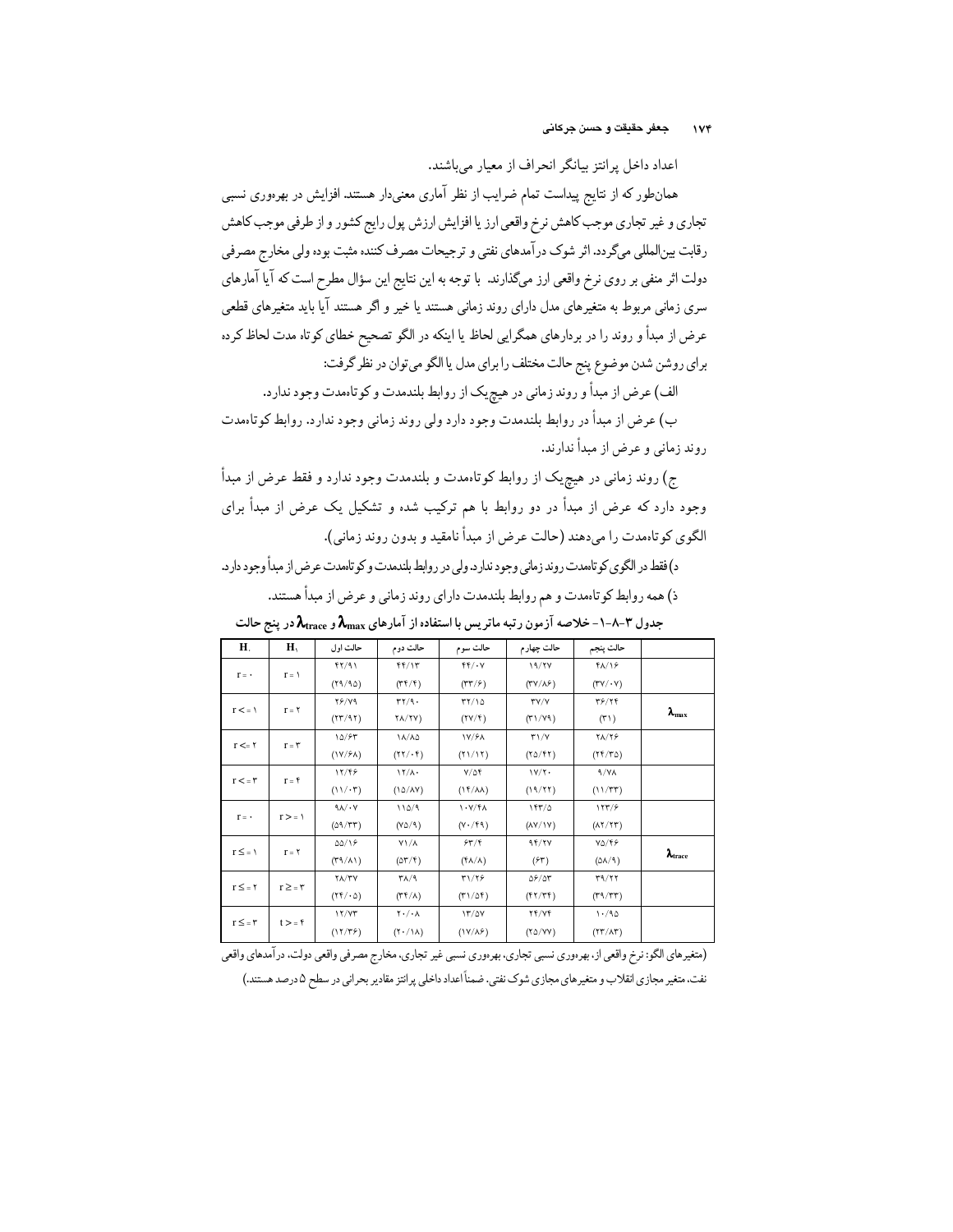حال برای انتخاب الگوی بهتر، جوهانسن، جوسیلیوس (۱۹۹۲) پیشنهاد میکنند که با وارد کردن متغیرهای قطعی در الگو را به صورت توأم با تعیین رتبه ماتریس مورد آزمون قرار گیرد. و حالتی پذیرفته میشود که فرضیه صفر زودتر مورد پذیرش واقع گردد. نتایج این آزمون با وارد کردن متغیرهای نرخ واقعی ارز، بهرهوری نسبی تجاری، بهرهوری نسبی غیر تجاری، مخارج مصرف واقعی دولت. در آمدهای واقعی نفت و متغیرهای مجازی در جدول (۳–۸–۱) خلاصه شده است. لازم به ذکر است دیگر متغیرهای مدل نیز وارد شدهاند ولی به علت معنیدار نشدن ضرایب بلندمدت آنها از آوردن نتايج حاصل در اينجا صرفنظر شده است.

نتايج حاصل از جداول مذكور در پنج حالت به طور خلاصه در جدول (٣-٨-١) ارائه گرديدهاند: در آزمون تعیین ماتریس از دو آماره آزمون حداکثر مقدار ویژه (۸ $\lambda_{\rm max}$ ) و اثر (۸ $\lambda_{\rm max}$ ) استفاده شده است.

همانطور که از جدول (۳–۸–۱) پیداست فقط در حالت سوم است که با استفاده از دو آماره trace و ه فرضیه صفر در ۲ = >r پذیرفته میشود، از این رو مناسبترین الگو برای تجزیه و تحلیل همگرایی، الگوی عرض از مبدأ نامقید و بدون روند زمانی میباشد که تعداد بردارهای همگرا برابر۲ میباشد.

حال که الگوی بهینه و تعداد بردار مشخص گردید. بردارها برآورد میشوند که نتیجه این بر آورد به طور غیر نرمالیزه شده در حدول (۳-۳۸) ارائه شده است.

پس از آنکه به کمک روش جوهانسن مشخص گردید چند رابطه بلندمدت یا چند بردار همگرایی وجود دارد، لازم است تعیین شود آیا این بردارها منحصر به فرد هستند یا خیر. از آنجایی که بردارهای همگرایی ضرایب تعیین شده در الگو منحصر به فرد نیستند لازم است شناسایی ٔ شوند، يعني قيودي را بر اساس مباني اقتصادي و يا هر گونه اطلاعات قبلي خارج از الگو بر ضرايب تحمیل کرد تا بردارها حالت منحصر به فردی به خود بگیرند.

| $LREXF = -r/\Delta \cdot r LPT - r/\gamma r$ $LPN + r/r \Delta \cdot \lambda LRROiL$ | $(\tau - \lambda - \tau)$ |
|--------------------------------------------------------------------------------------|---------------------------|
| $(1/5701)$ $(5/1751)$ $(7/3773)$                                                     |                           |
| $LREXF = \frac{1}{111} \cdot LPT - \frac{1}{11} \cdot LPN + \frac{1}{11} \cdot N/N$  | (۴-۸-۳)                   |
| $(1/5$ (Y) $(7/7979)$ ( $1/\lambda$ <sup>2</sup> )                                   |                           |

این قیود در جدول (۳-۳۹) ارائه شده است و نتایج حاصله به صورت زیر درمی آید:

رابطه (۱) گوپای ارتباط بلندمدت منفی بین نرخ واقعی ارز و بهر ووری نسبی و غیر تجاری است و درآمدهای واقعی نفت اثر مثبت بر نرخ واقعی ارز دارند. ولی رابطه (۲) به خاطر معنیدار نبودن ضریب بهرهوری نسبی تجاری و مخارج مصرفی دولت نمی توان توجیه اقتصادی برای آن آورد.

1- Identified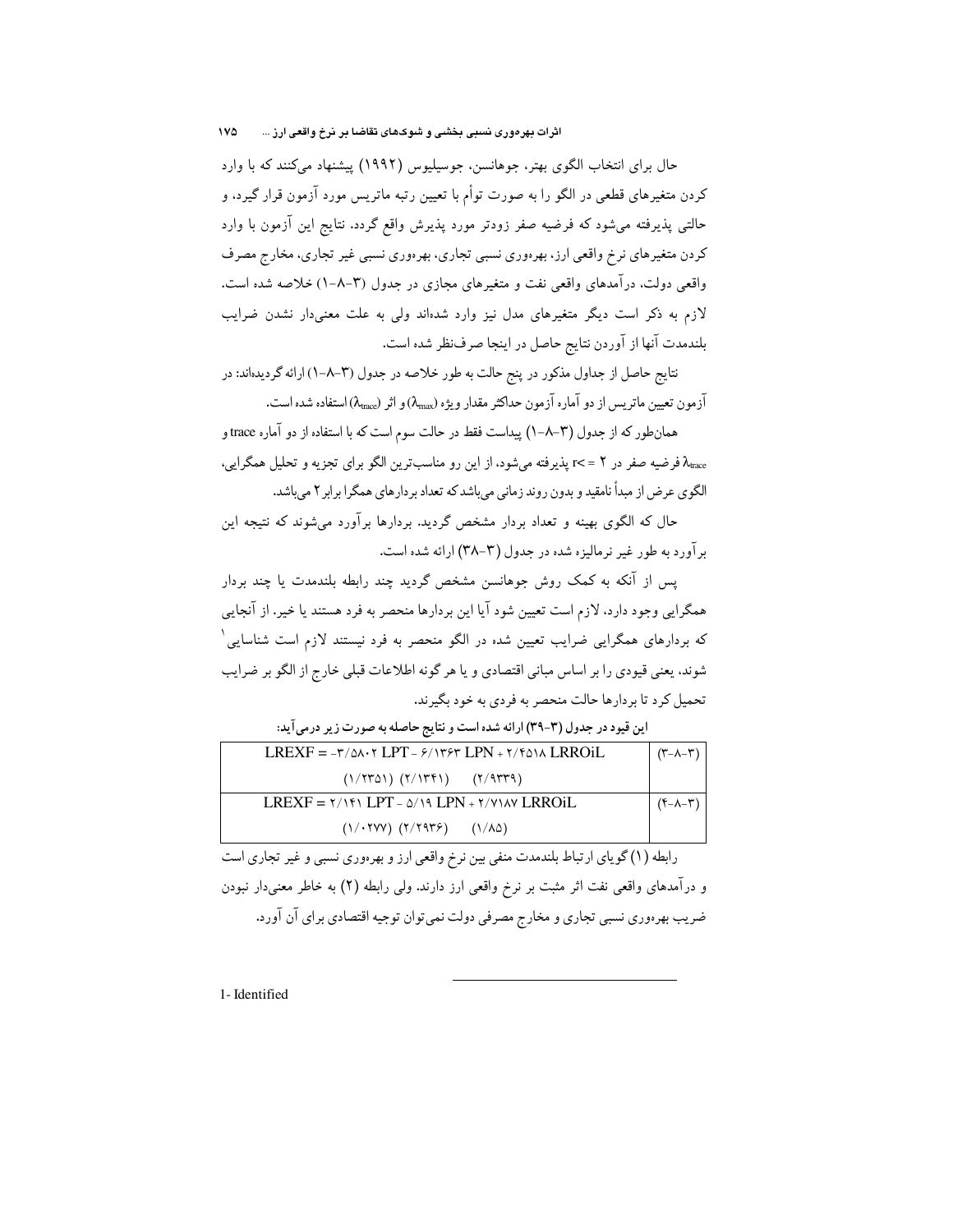۴- نتیجهگیری وییشنهادات

# ۱-۴- نتىحەگىرى

در این تحقیق اثرات بهرهوری نسبی بخشهای تجاری و غیر تجاری و شوکهای تقاضا و دیگر عوامل بر روی نرخ واقعی ارز طی دوره (۱۳۷۸–۱۳۴۵) مورد بررسی قرار گرفت. با آزمونهای صورت گرفته نشان داده شد که یک رابطه بلندمدت و همگرایی بین متغیرهای الگو برقرار است. نتایج حاکی از آن است که طی دوره، بهرهوری نسبی در هر دو بخش تجاری و غیر تجاری رابطه معکوس با نرخ واقعی ارز دارند؛ یعنی با افزایش (کاهش) بهرهوری نسببی، نرخ واقعی ارز نیز کاهش (افزایش) می یابد و چنانچه از نمودارهای مربوط پیداست در قبل از انقلاب نرخ واقعی ارز روندی نزولی و در بعد از انقلاب روندی صعودي داشته كه نشان دهنده كاهش ارزش واقعى يول داخل بعد از انقلاب مىباشد كه علت آن مىتواند کاهش بهرهوری بخش تجاری در طی این دوران باشد. شوکهای تقاضا که در اینجا به عنوان مخارج مصرفی دولت معرفی میشوند موجب افزایش ارزش پول داخل و یا کاهش نرخ واقعی ارز میگردند. از آنجایی که کشور ایران کشوری است که به درآمدهای نفتی متکی است، این متغیر نقش مهمی در عرصه اقتصاد کشور بازی میکند. در طول دوره مورد مطالعه درآمدهای نفتی به علل گوناگون دچار نوسان بوده که به دنبال آن دیگر متغیرهای کلان اقتصاد از جمله نرخ واقعی ارز را تحت تأثیر قرار داده است. نتایج نشان میدهد افزایش یا کاهش درآمدهای نفتی از طریق تحت تأثیر قرار دادن نرخ اسمی ارز و سطح قیمتها موجب افزایش و یاکاهش نرخ ارز واقعی میگردند اما با توجه به نتایج آماری شوک نفتی سال (١٣٥٣) كه منجر به افزايش درآمد نفتي كشور شد منجر به كاهش نرخ واقعي ارز گرديد. با اين حال در طی دوره افزایش درآمدهای نفتی موجب افزایش درآمدهای دولتی گشته و واردات کشور از کشورهای دیگر بیشتر میگردد و به دنبال آن قیمتهای داخل کاهش یافته و نرخ واقعی ارز افزایش پیدا میکند. رابطه مبادله دارای رابطه مثبتی با نرِخ واقعی ارز داشته و بهبود در رابطه مبادله موجب افزایش نرخ واقعی ارز میگردد. با وارد کردن متغیر درآمد سرانه که یک Proxy برای ترجیحات و سلایق مصرف کننده میباشد، نتایج نشان ميدهد كه رابطه مثبتي بين اين متغير و نرخ واقعي ارز وجود دارد.

#### ٢-۴-يشنهادات

با توجه به مؤثر بودن بهرەورى نسببي بخشبي و ديگر متغيرهاي الگو بر روي نرخ واقعي ارز جهت حفظ و افزايش ارزش واقعي پول داخل و بهتر شدن وضع اقتصادي كشور چند پيشنهاد ارائه ميگردد: ۱- سیاست مالی باید در متوازن بودن بودجه هدفگذاری شود و کسری بودجه نداشته باشد. بهتر است با استفاده از پسانداز بخش خصوصی، مخارج دولت تأمین مالی شود و با سرمایهگذاری بخشهای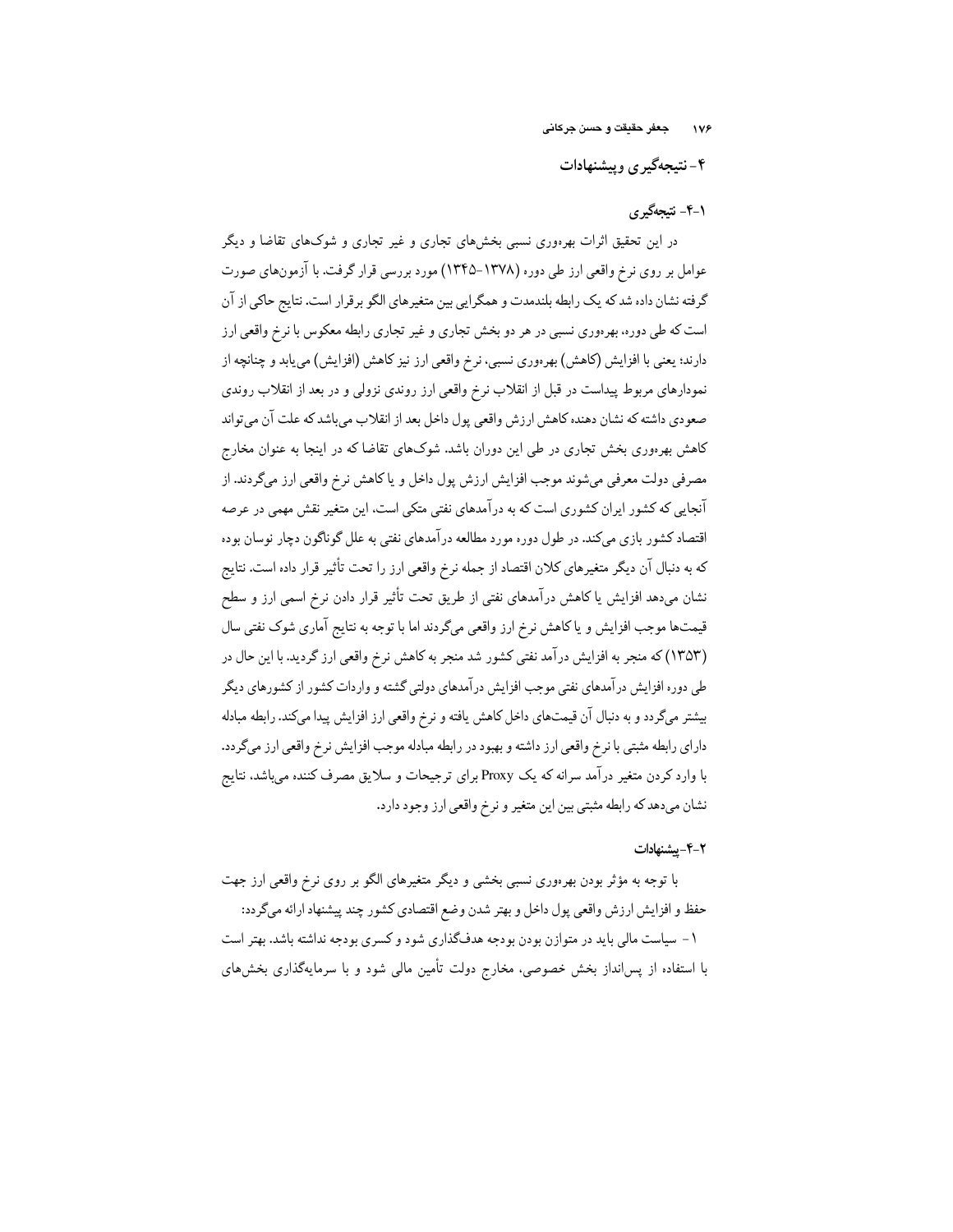عمومی و خصوصی در رشد اقتصادی و افزایش بهرهوری سهیم شد و برای تشویق سرمایهگذاری باید زیر ساختهاي لازم از جهت سيستم مالياتي، مناسب و آسان انجام گيرد.

۲- با توجه به روند نزولي بودن بهرهوري بخش تجاري مخصوصاً بعد از انقلاب و بالا بودن سطح عمومی قیمتها، دولت باید محیط اقتصادی را فراهم کند که سرمایهگذاریهای داخلی و خارجی، تشویق شوند که با این امر تولید مبتنی بر تکنولوژی جدید و کارایی بالا پیش می رود و در نتیجه موجب بالارفتن بهرءوری در هر دو بخش تجاری و غیر تجاری می گردد وبهبود بهرءوری موجب افزایش رقابتپذیری نسبی میشود که این امر نیز کاهش نرخ واقعی ارز را در بر خواهد داشت.

۳- یکی از تصمیمات اساسی اقتصادی که هر دولت باید اتخاذ کند. تخصیص درست منابع بین مصرف و سرمایهگذاری است. از آنجایی که بیشتر درآمدهای دولت مبتنی بر درآمدهای حاصل از نفت می باشد، دولت باید سرمایهگذاری بلندمدت را بر مصرف فعلی ترجیح دهد و به سمت تجهیز سرمایهگذاری سودمند چه از طریق بخش های داخلی و چه سرمایهگذاری مستقیم خارجی پیش رود که این امر موجب کار آتر شدن منابع میگردد.

۴- سرمایهگذاری در سرمایه انسانی برای رشد بلندمدت اقتصادی اساسی می باشد. با توجه به اینکه کشور در حال توسعهای مثل ایران مواجه باکاهش بهرهوری است و یکی از عوامل مهم در افزایش بهرهوری وجود نیروی کار ماهر و متخصص می باشد، بایستی گامهایی را در جهت افزایش نیروی کار ماهر برداشت و محیطی را فراهم کرد که دانش آموختگان و دانشپژوهان بتوانند براساس تکنولوژی نوین درباره مسائل اقتصاد کشور ارائه تصمیم کنند. در چنین شرایطی حتی امکان بازگشت دانشآموختگان و متخصصین ایرانی مقیم خارج از کشور نیز بیشتر میشود که در نهایت، سرمایه انسانی پویا می شود و این امر افزایش بهرهوری و کاهش نرخ واقعی ارز را در پی خواهد داشت.

۵- با توجه به تورمی بودن اقتصاد کشور پیشنهاد میگردد جهت ثبات قیمتها و در نتیجه آن تخصیص کارآتر منابع و رشد بهرءوری مجموعه سیاستهای اقتصادی حتیالامکان بر محور استقلال بانک مرکزی استوار گردد و دولت به تدریج و با سرعت بیشتری از اتکاء خود به بانک مرکزی بکاهد و سیاست یولی را به دنبال سیاست مالی خود نکشد. چنین سیاستی از آثار تورمی ناشی از کسری بودجه دولت کاسته و ثبات قيمتها را به همراه خواهد داشت.

## منابع

۱- بهمنی اسکویی، محسن، «اثرات کلان اقتصادی کاهش ارزش خارجی ریال»، سومین کنفرانس سیاستهای یولی و ارزی، بانک مرکزی جمهوری اسلامی ایران، ۱۳۷۲.

۲-بانک مرکزی ایران، «حسابهای ملی ایران» سالهای مختلف.

۳- ختایی، محمود، خاوری نژاد، ابوالفضل، «بررسی **رفتار نرخ واقعی ارز در ایران**»، ششمین کنفرانس سیاستهای